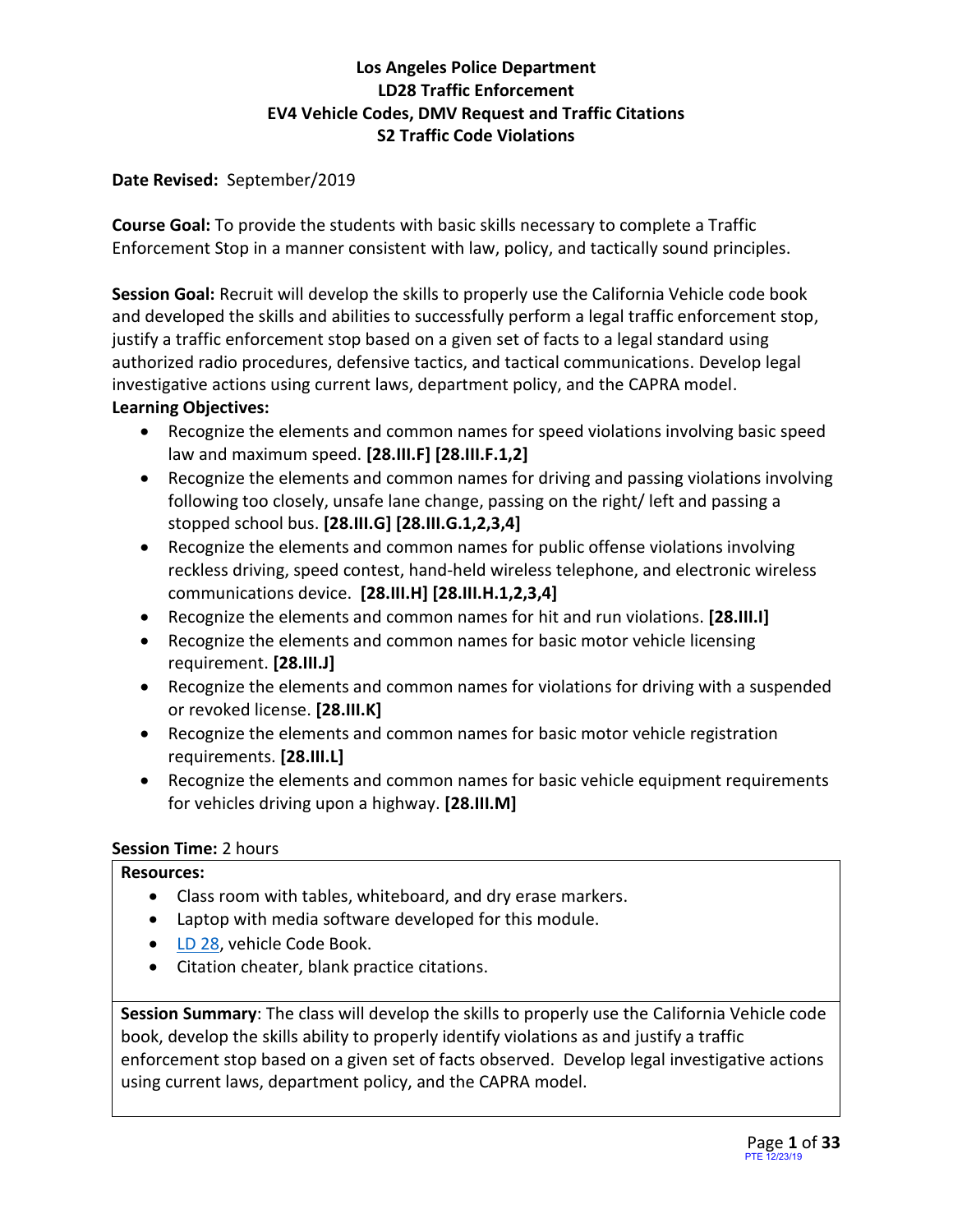|    |    | <b>Outline</b>                                                                                                                                                                                                                                                                                                                                                                                                                                                                                                                                                                                                                                                                                                                                                                                                                                                                                                                                                                                                                                                                              | <b>Instructor Notes</b>                                                                                                                                                                                                                                                                                                         |
|----|----|---------------------------------------------------------------------------------------------------------------------------------------------------------------------------------------------------------------------------------------------------------------------------------------------------------------------------------------------------------------------------------------------------------------------------------------------------------------------------------------------------------------------------------------------------------------------------------------------------------------------------------------------------------------------------------------------------------------------------------------------------------------------------------------------------------------------------------------------------------------------------------------------------------------------------------------------------------------------------------------------------------------------------------------------------------------------------------------------|---------------------------------------------------------------------------------------------------------------------------------------------------------------------------------------------------------------------------------------------------------------------------------------------------------------------------------|
| I. |    | <b>Speed Violations</b><br>A. There are two categories of speed laws:<br>basic, which includes speed laws that<br>involve operation with regard to<br>prevailing conditions and maximum,<br>which refers to the laws regulating<br>maximum speed.<br>1. 22350 CVC: Prohibits driving a<br>vehicle at a speed that is not<br>reasonable and prudent (unsafe) for<br>the prevailing conditions, when doing<br>so endangers the safety of people or<br>property.<br>a. Conditions that may hinder the<br>driver's ability to stop and/or<br>steer can be:<br>1) Weather.<br>2) Visibility.<br>3) Surface.<br>4) Width of the road.<br>The basic (safe) speed law is<br>b.<br>always in effect based on<br>prevailing conditions. Even<br>though the roadway may be<br>posted for maximum speed,<br>conditions may be such that the<br>safe speed is less than the posted<br>maximum speed.<br>To support a violation of basic<br>c.<br>speed law, a peace officer should<br>be able to clearly articulate the<br>reasons why they consider the<br>speed unsafe. This may be done<br>by noting: | $[28.$ III. F]<br>Lecture: Two speed categories<br>Lecture: Basic speed law definition.<br>[28.111.F.1]<br>Note: "Basic Speed" law: Cannot drive faster than<br>it is safe due to conditions. Even though the<br>posted sign is maximum speed is 65, conditions<br>may be such that the safe speed is less than that<br>posted. |
|    |    | 1) Visibility.<br>Slick road surface.<br>2)<br>Speed of other vehicles.<br>3)<br>4) Number of vehicles passed<br>by violator, etc.                                                                                                                                                                                                                                                                                                                                                                                                                                                                                                                                                                                                                                                                                                                                                                                                                                                                                                                                                          |                                                                                                                                                                                                                                                                                                                                 |
|    | 2. | Prima facie.<br>Prima facie means good and<br>а.<br>sufficient on its face, or that<br>which suffices for the proof of a                                                                                                                                                                                                                                                                                                                                                                                                                                                                                                                                                                                                                                                                                                                                                                                                                                                                                                                                                                    | Note: Prime facie: Areas (specific locations)<br>where the speed limit is presumed to be known<br>and do not needed to be posted:<br>Railways, alleyways                                                                                                                                                                        |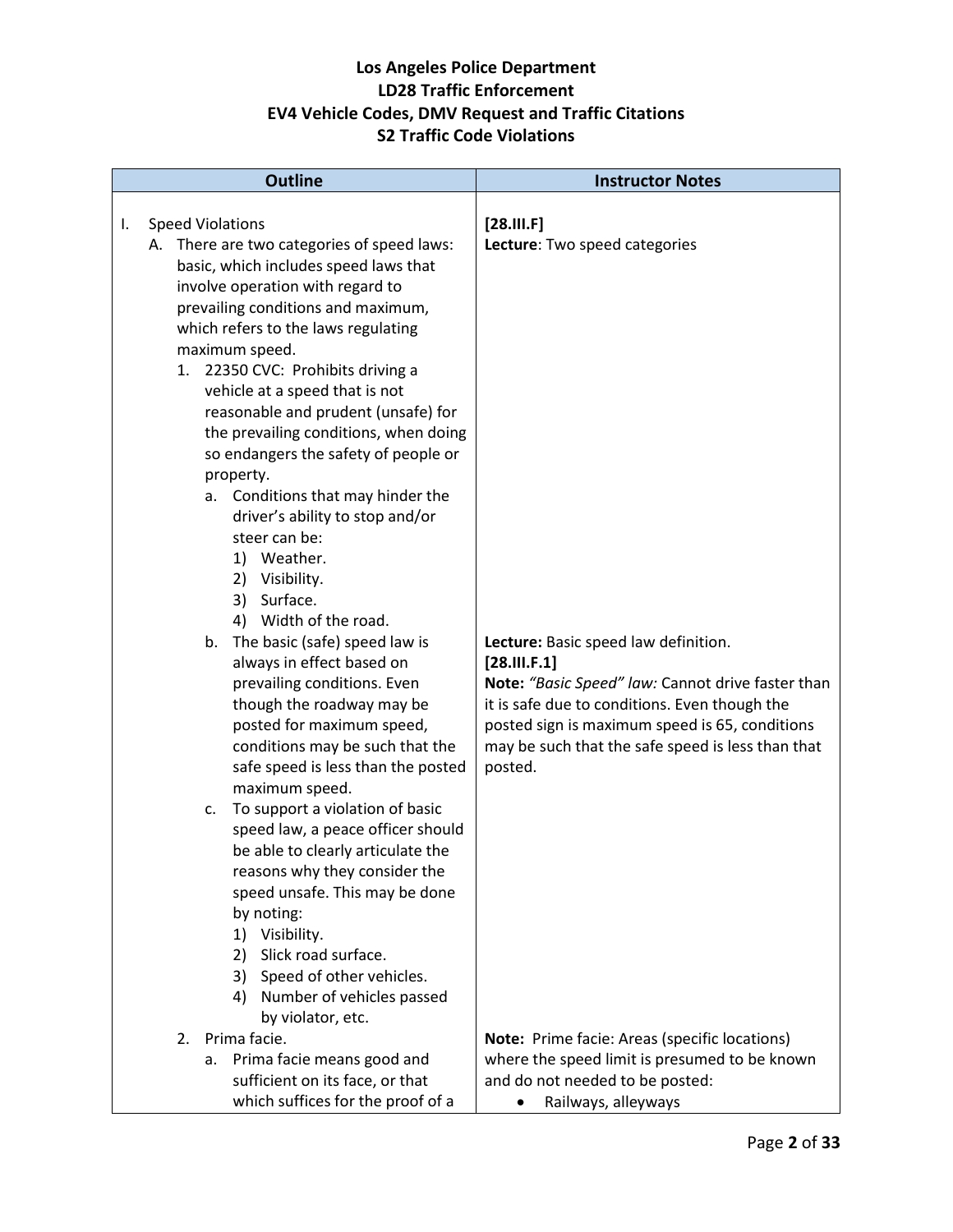|    | particular fact until contradicted   | Business, residential                         |
|----|--------------------------------------|-----------------------------------------------|
|    | and overcome by other evidence.      |                                               |
|    | A prima facie speed is the speed     | Lecture: Prime facie speed limits.            |
|    | limit in a specific area, unless     | 15 mph:                                       |
|    | otherwise posted.                    | Uncontrolled railway grades, if the view is   |
| b. | Prima facie speed limits are         | obstructed within 400 feet in either          |
|    | guides established to indicate       | direction. When within 100 feet of the        |
|    | safe speeds. Drivers are             | railway crossing.                             |
|    | presumed to know the prima           | Uncontrolled intersections and alleys if      |
|    | facie speed limits; therefore,       | during the last 100 feet before the           |
|    | these limits need not be posted.     | intersection the drivers view is              |
|    | Any change to a prima facie          | obstructed 100 feet in either direction.      |
|    | speed limit must be posted.          | 25mph:                                        |
|    | 3. Prima facie speeds limits         | Business/ residential unless other speed<br>٠ |
| a. | 15 mph: Uncontrolled railway         | limit is posted.                              |
|    | grades, uncontrolled                 | School zones / senior zone, when              |
|    | intersections and alleys.            | approaching or passing a school building      |
| b. | 25 mph: Business/ residential        | or grounds when children are present or       |
|    | districts (unless another speed is   | posted senior zone.                           |
|    | posted), school zones, senior        |                                               |
|    | zones.                               |                                               |
| c. | 22352 CVC: is non-punitive. A        |                                               |
|    | peace officer should cite for a      |                                               |
|    | violation of the basic speed limit.  |                                               |
|    | d. 22350 CVC: Driving faster than is |                                               |
|    | reasonable or prudent.               | [28.111.F.2]                                  |
|    | 4. Maximum speed limit               | Lecture: Maximum Speed Limit                  |
| а. | Generally, 65 mph is the             |                                               |
|    | maximum permissible speed in         |                                               |
|    | California.                          |                                               |
| b. | 22349(a) CVC: Exceeding the 65       |                                               |
|    | mph maximum speed limit.             |                                               |
| c. | 22349(b) CVC: No vehicle may be      |                                               |
|    | driven faster than 55 mph on a       |                                               |
|    | two-lane, undivided highway          |                                               |
|    | unless it is posted otherwise.       |                                               |
| d. | 22348(b) CVC: Driving in excess      |                                               |
|    | of 100 mph is an infraction.         |                                               |
| e. | When drivers violate the             |                                               |
|    | maximum speed limit, peace           |                                               |
|    | officers are not required to prove   |                                               |
|    | that the speed was either            |                                               |
|    | unreasonable or unsafe.              |                                               |
| f. | If certain conditions are met, the   |                                               |
|    | Department of Transportation,        |                                               |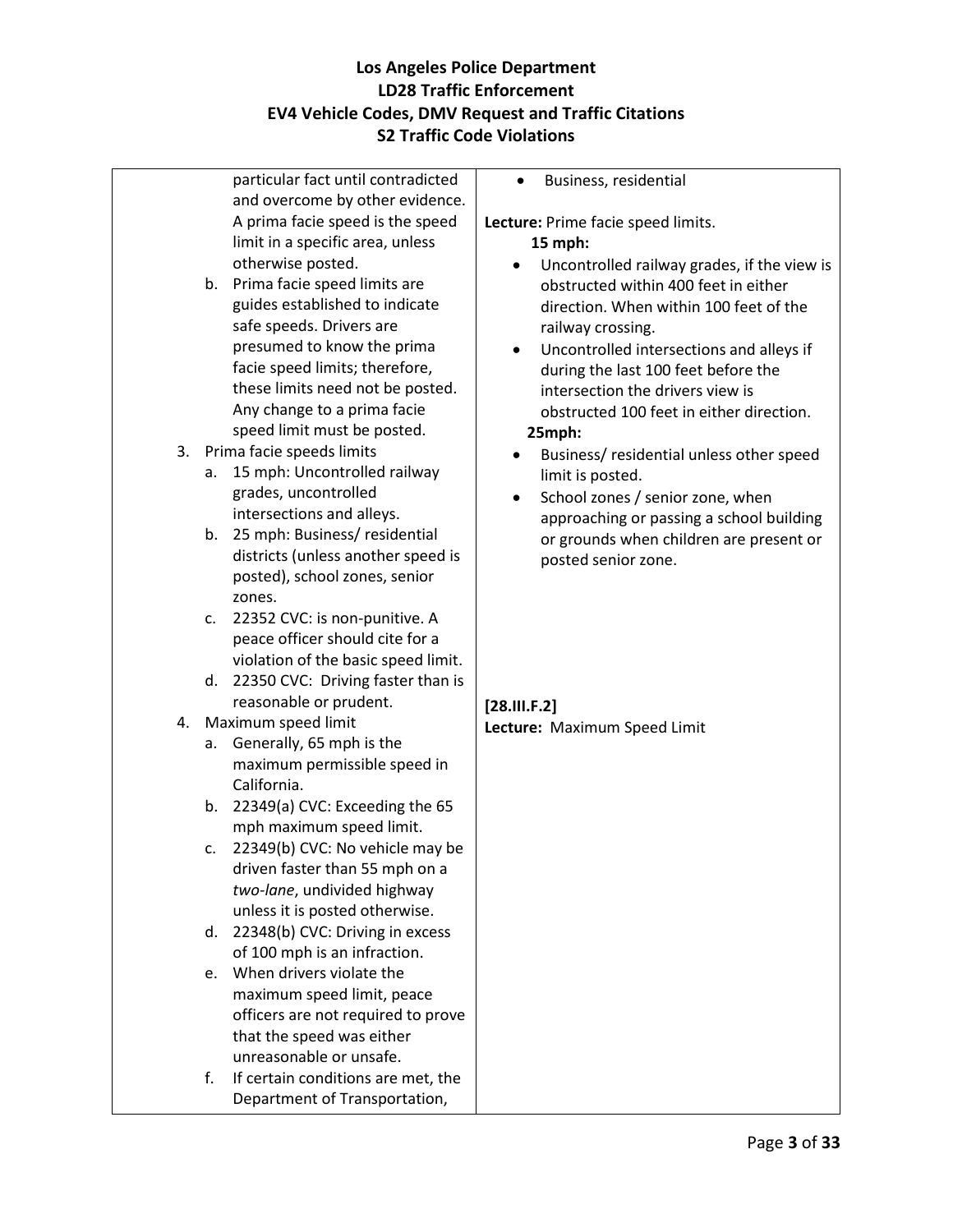|    |    |    | upon consultation and approval                              |                               |
|----|----|----|-------------------------------------------------------------|-------------------------------|
|    |    |    | of the California Highway Patrol,                           |                               |
|    |    |    | can declare and post a maximum                              |                               |
|    |    |    | speed of 70 mph (Vehicle Code                               |                               |
|    |    |    | Section 22356).                                             |                               |
|    |    | g. | 22406) CVC: Certain types of                                |                               |
|    |    |    | vehicles may never be driven                                |                               |
|    |    |    | more than 55 mph. Vehicles with                             |                               |
|    |    |    | speed restrictions include motor-                           |                               |
|    |    |    | trucks or truck tractors with                               |                               |
|    |    |    | three or more axles, or any                                 |                               |
|    |    |    | motor-truck drawing (i.e.,                                  |                               |
|    |    |    | towing) any other vehicle,                                  |                               |
|    |    |    | passenger vehicles or buses                                 |                               |
|    |    |    | drawing any other vehicle, school                           |                               |
|    |    |    | buses transporting any school                               |                               |
|    |    |    | pupils, farm labor vehicles when                            |                               |
|    |    |    | transporting passengers, vehicles                           |                               |
|    |    |    | transporting explosives, and                                |                               |
|    |    |    | trailer buses.                                              |                               |
| В. |    |    | <b>Driving and Passing</b>                                  |                               |
|    | 1. |    | 21703 CVC. Following too closely. A                         | [28.11.6]                     |
|    |    |    | driver is prohibited from following                         | [28.11.6.1]                   |
|    |    |    | another vehicle more closely than is                        | Lecture: Following to Closely |
|    |    |    | reasonable or prudent considering:                          |                               |
|    |    | а. | Speed.                                                      |                               |
|    |    |    | b. Traffic.                                                 |                               |
|    |    | c. | Condition of roadway.                                       |                               |
|    |    |    | 2. Driving on the right.                                    |                               |
|    |    | a. | 21650 CVC: Driving on the right.                            |                               |
|    |    |    | All vehicles on all highways shall                          |                               |
|    |    |    | be driven on the right half of the                          |                               |
|    |    |    | roadway.                                                    |                               |
|    |    | b. | Exceptions to this requirement<br>include:                  |                               |
|    |    |    |                                                             |                               |
|    |    |    | 1) When lawfully overtaking<br>and passing another vehicle. |                               |
|    |    |    | When making a lawful left<br>2)                             |                               |
|    |    |    | turn.                                                       |                               |
|    |    |    | 3) When the right side of the                               |                               |
|    |    |    | roadway is closed for                                       |                               |
|    |    |    | construction or repair.                                     |                               |
|    |    |    | 4) When operating a bicycle on                              |                               |
|    |    |    | the shoulder, sidewalk,                                     |                               |
|    |    |    | crosswalk, or bicycle path                                  |                               |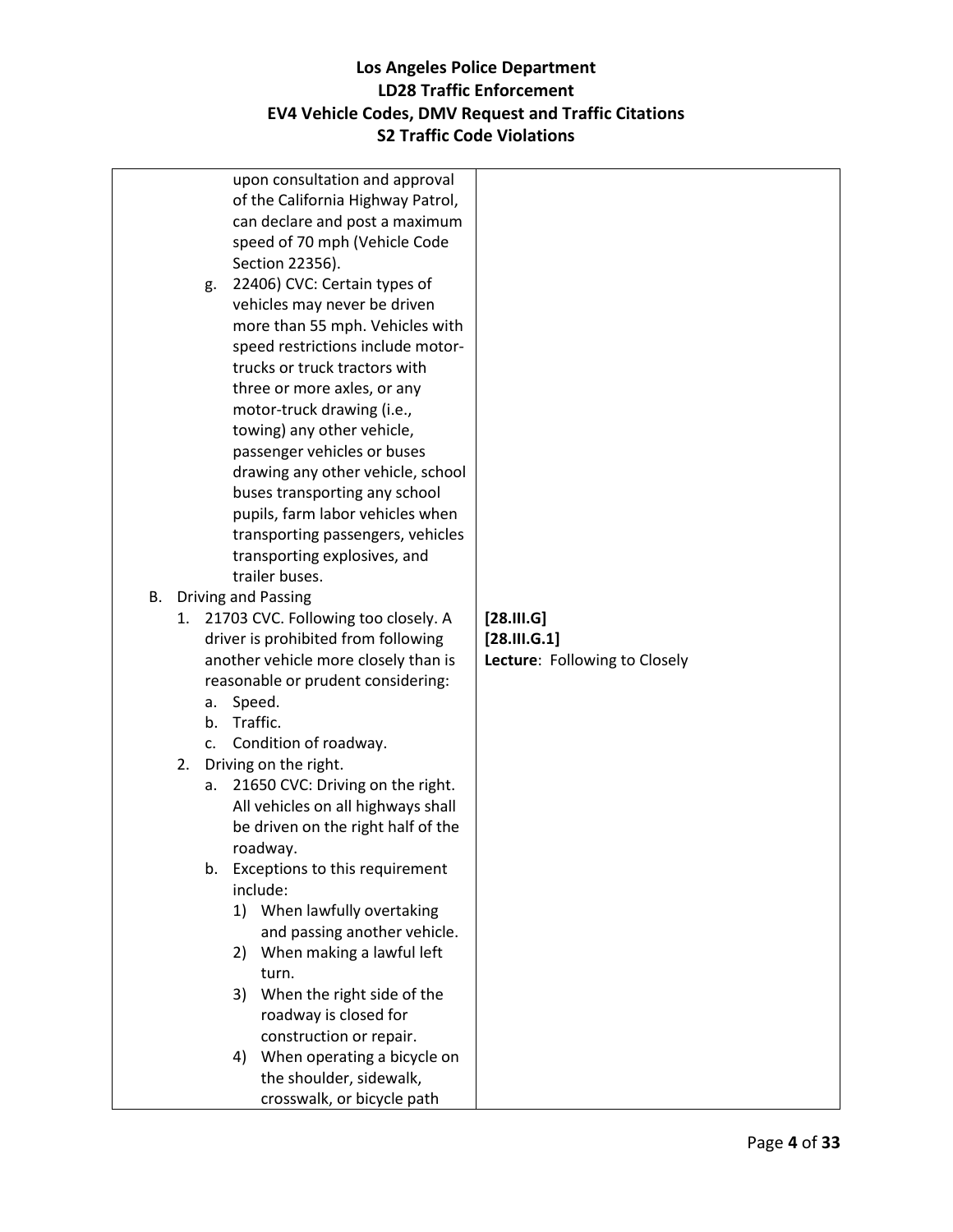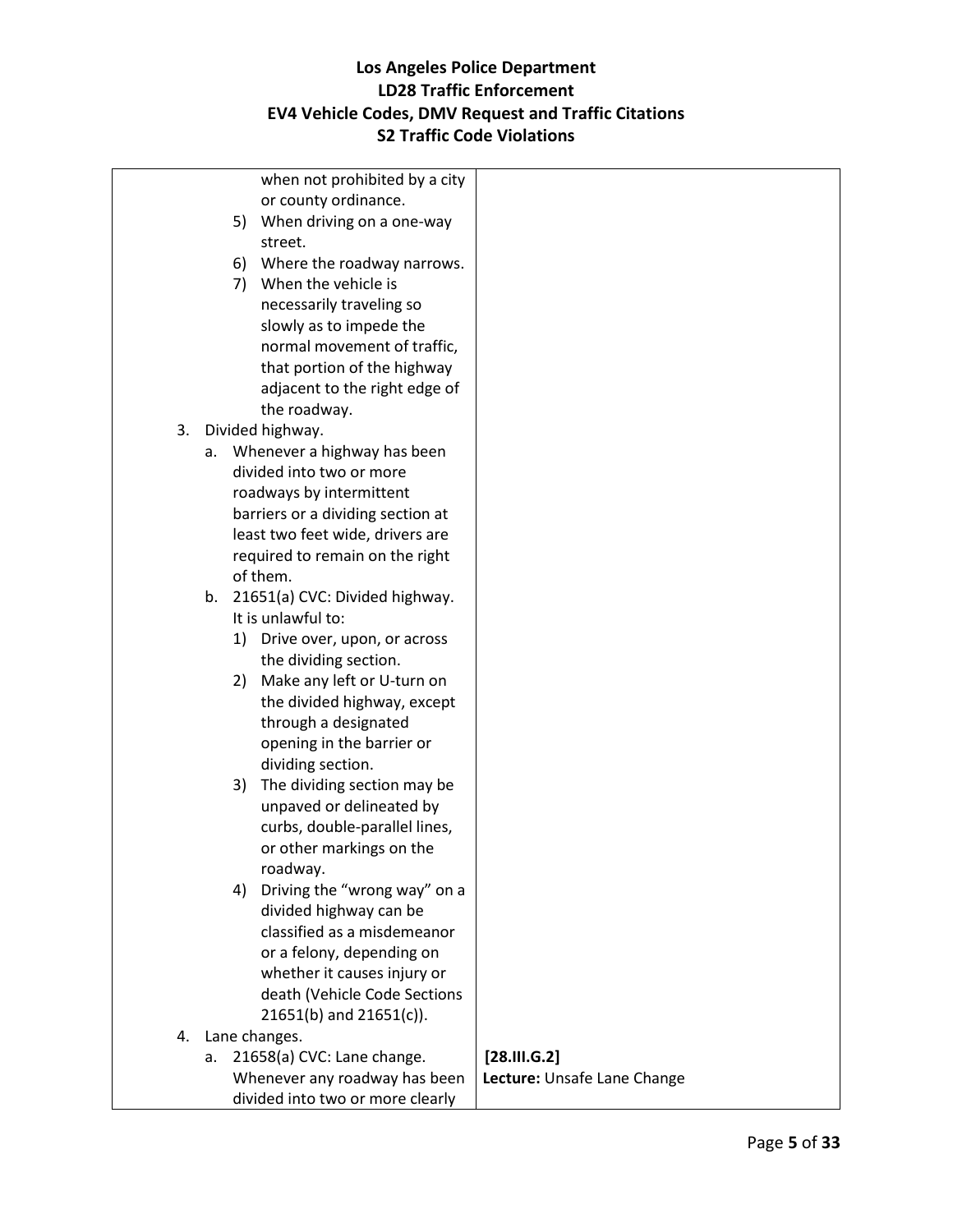| marked lanes for traffic in one                               |                               |
|---------------------------------------------------------------|-------------------------------|
| direction, a vehicle:                                         |                               |
| 1) Shall be driven, as nearly as is                           |                               |
| practical, entirely within a                                  |                               |
| single lane and                                               |                               |
| 2) Shall not be moved from the                                |                               |
| lane until such movement                                      |                               |
| can be made with reasonable                                   |                               |
| safety.                                                       |                               |
| This section also prohibits lane<br>b.                        |                               |
| straddling.                                                   |                               |
| 5.<br>Driving on the left prohibited.                         |                               |
| 21752 CVC: Driving on the left<br>а.                          |                               |
| prohibited. Prohibited under the                              | [28.11.6.3]                   |
| following conditions:                                         | Lecture: Driving on the left. |
| 1) When approaching or upon                                   |                               |
| the crest of a grade or a                                     |                               |
| curve in the highway where<br>the driver's view is            |                               |
| obstructed within such                                        |                               |
| distance as to create a hazard                                |                               |
| in the event another vehicle                                  |                               |
| might approach from the                                       |                               |
| opposite direction.                                           |                               |
| 2) When the view is obstructed                                |                               |
| upon approaching within 100                                   |                               |
| feet of any bridge, viaduct, or                               |                               |
| tunnel.                                                       |                               |
| 3) When approaching within                                    |                               |
| 100 feet of or when                                           |                               |
| traversing any railroad grade                                 |                               |
| crossing.                                                     |                               |
| When approaching within<br>4)                                 |                               |
| 100 feet or when traversing                                   |                               |
| any intersection.                                             |                               |
| 5) This section does not apply                                |                               |
| on a one-way roadway.<br>21750 CVC states that a driver<br>b. |                               |
| overtaking another vehicle or                                 |                               |
| bicycle (unless on a one-way                                  |                               |
| highway) shall:                                               |                               |
| 1) Pass to the left at a safe                                 |                               |
| distance.                                                     |                               |
|                                                               |                               |
|                                                               |                               |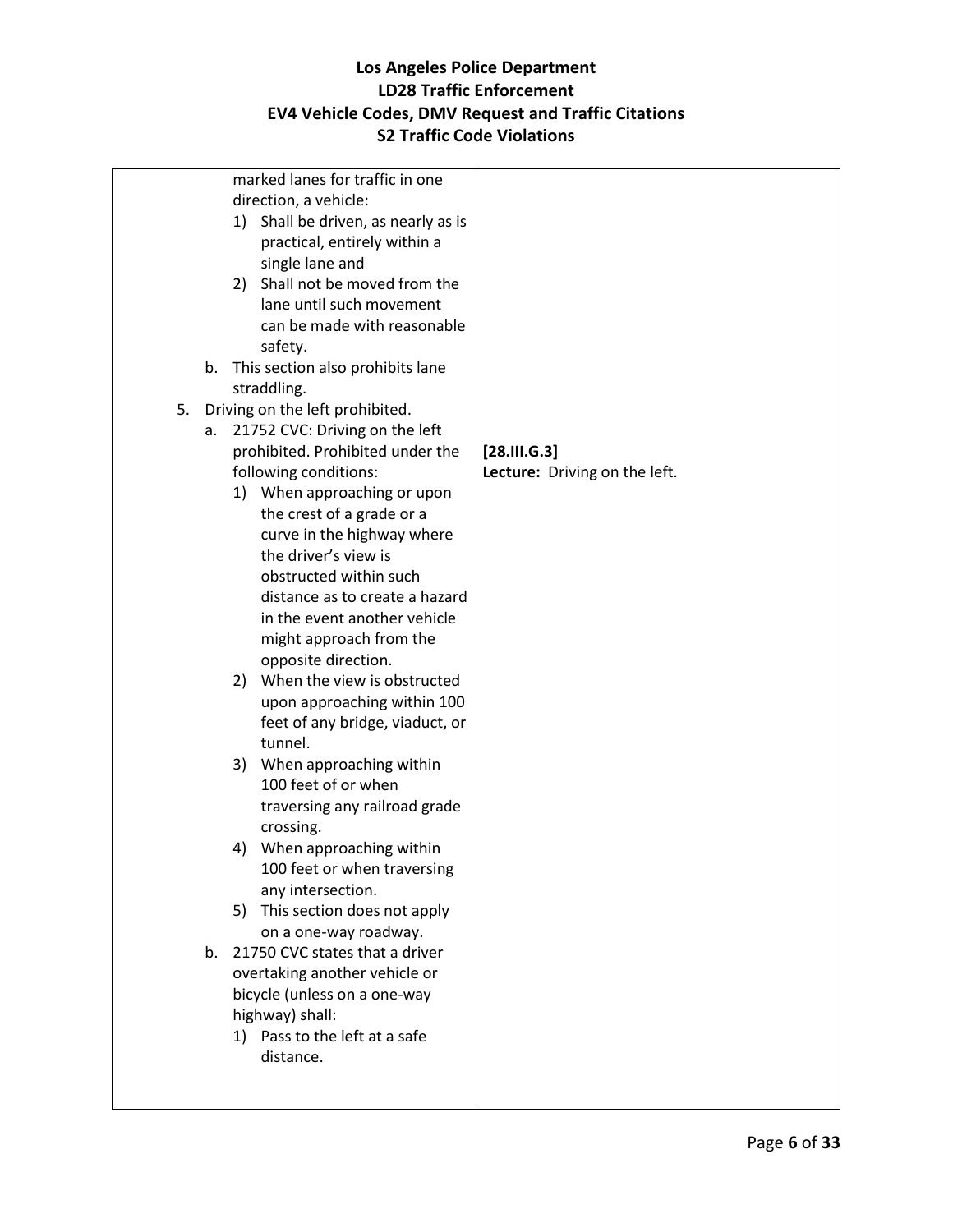| 2) Without interfering with the                 |                                        |
|-------------------------------------------------|----------------------------------------|
| safe operation of the                           |                                        |
| overtaken vehicle.                              |                                        |
| 3) Attempting to pass another                   |                                        |
| vehicle on the left without                     |                                        |
| sufficient clearance while on                   |                                        |
|                                                 |                                        |
| a two-lane highway is an                        |                                        |
| infraction (Vehicle Code                        |                                        |
| Section 21751).                                 |                                        |
| 6. Passing on the right.                        |                                        |
| A driver may overtake or pass<br>а.             | [28.11.6.3]                            |
| another vehicle upon the right                  | Lecture: Driving on the right.         |
| only when conditions make it                    |                                        |
| safe to do so.                                  |                                        |
| 21755 CVC: Passing on the right.<br>b.          |                                        |
| It is unlawful to pass on the right             |                                        |
| by driving off the paved or main-               |                                        |
| traveled portion of the roadway                 |                                        |
| (e.g., using the shoulder of the                |                                        |
| road).                                          |                                        |
| School bus.<br>7.                               |                                        |
| 22454(a) CVC: Requires a driver                 | [28.11.6.4]                            |
| а.                                              |                                        |
| approaching or overtaking a                     | Lecture: Passing a stopped school bus. |
| school bus which has stopped to                 |                                        |
| load or unload children.                        |                                        |
| 1) Is displaying its flashing red               |                                        |
| lights and the stop signal                      |                                        |
| arm, if so equipped.                            |                                        |
| Shall stop and remain<br>2)                     |                                        |
| stopped until the lights cease                  |                                        |
| operation on a highway or                       |                                        |
| private roadway.                                |                                        |
| The driver of a vehicle upon a<br>b.            |                                        |
| divided or multiple-lane highway                |                                        |
| need not stop upon approaching                  |                                        |
| or overtaking a school bus:                     |                                        |
| That is upon the other<br>1)                    |                                        |
| roadway                                         |                                        |
| 2) When stopped at an                           |                                        |
| intersection controlled by a                    |                                        |
| traffic officer or official traffic             |                                        |
| control signal (Vehicle Code                    |                                        |
|                                                 |                                        |
| Section 22454(b)CVC).<br><b>Public Offenses</b> |                                        |
| C.                                              |                                        |
|                                                 | [28.111. H]                            |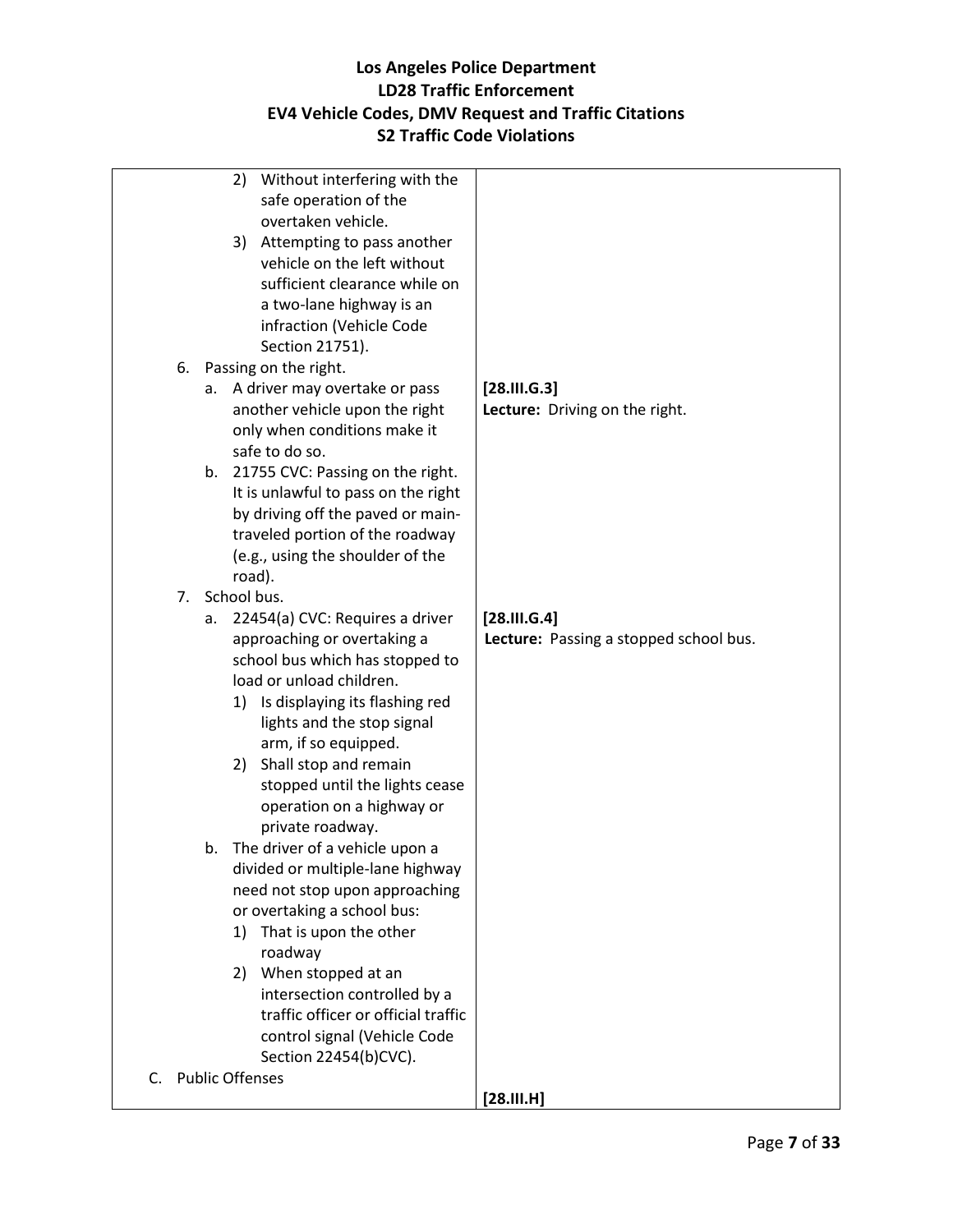| 1. | Certain offenses where drivers<br>deliberately put themselves in | Lecture: Public Offense Violations. |
|----|------------------------------------------------------------------|-------------------------------------|
|    | situations in which they are not                                 |                                     |
|    | totally in control of their vehicles can                         |                                     |
|    | create even greater hazards and risk                             |                                     |
|    |                                                                  |                                     |
|    | for others. Such offenses are often                              |                                     |
|    | referred to as public offenses.                                  |                                     |
|    | 2. Reckless driving.                                             |                                     |
|    | 23103(a) CVC: Reckless driving<br>а.                             | [28.111.11]                         |
|    | Any person who drives a vehicle                                  | Lecture: Reckless driving.          |
|    | upon a highway in willful or                                     |                                     |
|    | wanton disregard for the safety                                  |                                     |
|    | of persons or property is guilty of                              |                                     |
|    | reckless driving.                                                |                                     |
|    | b. 23103(b) CVC: This law also                                   |                                     |
|    | applies to driving recklessly in                                 |                                     |
|    | any off-street parking facility.                                 |                                     |
|    | Classifications: Misdemeanor.<br>C <sub>1</sub>                  |                                     |
|    | However, if the act of reckless<br>d.                            |                                     |
|    |                                                                  |                                     |
|    | driving of a vehicle has caused                                  |                                     |
|    | bodily injury to any other person                                |                                     |
|    | other than the driver, the                                       |                                     |
|    | punishment may be enhanced.                                      |                                     |
|    | 23104(a) CVC.                                                    |                                     |
|    | e. If the driver has had previous                                |                                     |
|    | convictions for reckless driving,                                |                                     |
|    | speed contests, or DUI, the                                      |                                     |
|    | current offense of reckless                                      |                                     |
|    | driving causing great bodily injury                              |                                     |
|    | is a felony. Vehicle Code Section                                |                                     |
|    | $23104(b)$ .                                                     |                                     |
| 3. | Speed contests                                                   | [28.111.14.2]                       |
|    | a. A speed contest can involve a                                 | Lecture: Speed contest.             |
|    | single vehicle racing against the                                |                                     |
|    | clock, timing device, or two or                                  |                                     |
|    | more vehicles racing against each                                |                                     |
|    | other (i.e., drag racing).                                       |                                     |
|    | b. 23109(a) CVC: It is a                                         |                                     |
|    | misdemeanor offense for any                                      |                                     |
|    | person to engage in any motor                                    |                                     |
|    | vehicle speed contest on a                                       |                                     |
|    |                                                                  |                                     |
|    | highway.                                                         |                                     |
|    | 23109(b) CVC: Aiding or abetting<br>C.                           |                                     |
|    | in any motor vehicle speed                                       |                                     |
|    |                                                                  |                                     |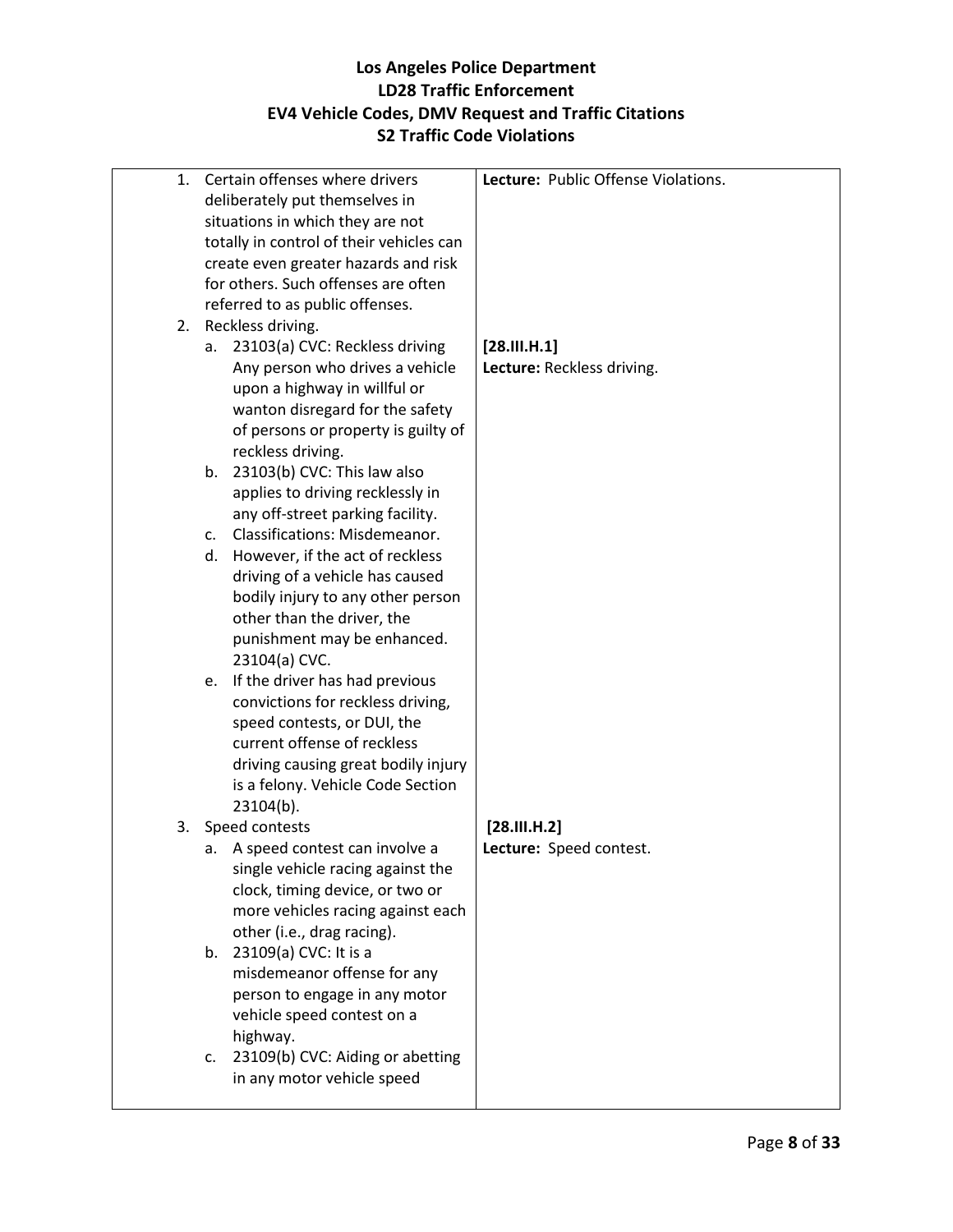|    |    |                      | contest on a highway is also a      |  |
|----|----|----------------------|-------------------------------------|--|
|    |    |                      | misdemeanor offense                 |  |
|    |    |                      | d. 23109 CVC: Organized road        |  |
|    |    |                      | rallies of over 20 miles, in which  |  |
|    |    |                      | vehicles do not exceed speed        |  |
|    |    |                      | limits, are exempt from the         |  |
|    |    | violations.          |                                     |  |
| 4. |    | Exhibition of speed. |                                     |  |
|    | а. |                      | 23109(c) CVC Exhibition of speed.   |  |
|    |    |                      | Involves a driver exhibiting to     |  |
|    |    |                      | another person an overt act (i.e.,  |  |
|    |    |                      | "showing off") involving speed on   |  |
|    |    |                      | a highway. Engaging in such an      |  |
|    |    |                      | act, or aiding and abetting         |  |
|    |    |                      | another in such an act, is a        |  |
|    |    |                      | misdemeanor offense.                |  |
|    |    |                      | b. For a driver's action to be      |  |
|    |    |                      | considered an exhibition of         |  |
|    |    |                      | speed, another person must be       |  |
|    |    |                      | present to be exhibited to. Such a  |  |
|    |    |                      | person need not be known to the     |  |
|    |    |                      | exhibitor at the time. A single     |  |
|    |    |                      | peace officer may constitute the    |  |
|    |    |                      | required observer of the offense.   |  |
| 5. |    |                      | Throwing substances at vehicles.    |  |
|    | а. |                      | 23110(a) CVC: States that it is     |  |
|    |    |                      | unlawful for any person to throw    |  |
|    |    |                      | any substance at a vehicle on a     |  |
|    |    |                      | highway, or any occupant of a       |  |
|    |    |                      | vehicle on a highway.               |  |
|    |    |                      | b. Such action is elevated to a     |  |
|    |    |                      | felony offense if a person:         |  |
|    |    |                      | 1) With the intent to do great      |  |
|    |    |                      | bodily injury.                      |  |
|    |    | 2)                   | Maliciously and willfully           |  |
|    |    |                      | throws or projects any object       |  |
|    |    |                      | capable of doing serious            |  |
|    |    |                      | bodily harm at a vehicle, or        |  |
|    |    |                      | an occupant of a vehicle on a       |  |
|    |    | highway.             |                                     |  |
|    | c. |                      | 23111 CVC: Throwing cigarettes/     |  |
|    |    |                      | cigars. Vehicle occupants and       |  |
|    |    |                      | pedestrians are prohibited from     |  |
|    |    |                      | throwing any lighted or non-        |  |
|    |    |                      | lighted cigarette, cigar, match, or |  |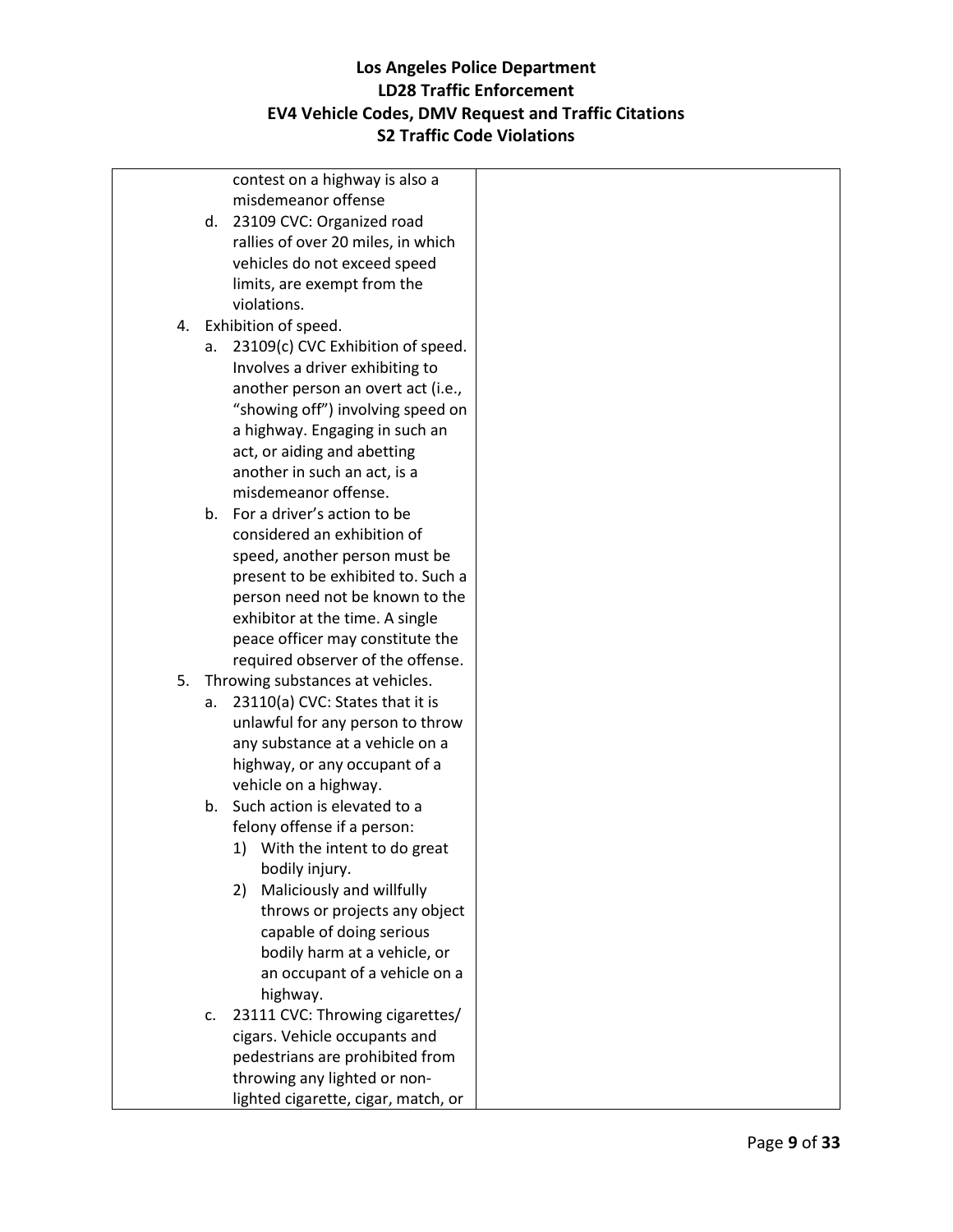|    | any flaming or glowing substance     |                                             |
|----|--------------------------------------|---------------------------------------------|
|    | upon the highway or adjacent         |                                             |
|    | property.                            | [28.111.14.3]                               |
|    | 6. Handheld wireless telephones.     | Lecture: Hand held wireless telephone.      |
| а. | 23123(a) CVC: states that a          |                                             |
|    | person shall not drive a motor       |                                             |
|    | vehicle while using a wireless       |                                             |
|    | telephone unless it is specifically  |                                             |
|    | designed and configured to allow     |                                             |
|    | hands free listening and talking     |                                             |
|    | or used in that manner while         |                                             |
|    | driving.                             |                                             |
|    | b. 23123.5 CVC: States that a        |                                             |
|    | person shall not drive a motor       |                                             |
|    | vehicle while using an electronic    |                                             |
|    | wireless communications device       |                                             |
|    | to write, send, or read a text-      |                                             |
|    | based communication unless the       |                                             |
|    | electronic device is specifically    |                                             |
|    | designed and configured to allow     |                                             |
|    | voice-operated and hands free        |                                             |
|    | operation to dictate, send, or       |                                             |
|    | listen to a text-based               |                                             |
|    | communication, and it is used in     |                                             |
|    | that manner while driving.           |                                             |
| c. | 23124 CVC: Applies to persons        |                                             |
|    | under the age of 18. Shall not       |                                             |
|    | drive a motor vehicle while using    |                                             |
|    | a wireless telephone or an           |                                             |
|    | electronic communication device,     |                                             |
|    | even if equipped with a hands-       |                                             |
|    | free device.                         |                                             |
|    | d. A violation of this section is an |                                             |
|    | infraction punishable by a base      |                                             |
|    | fine of twenty dollars (\$20) for a  |                                             |
|    | first offense and fifty dollars      |                                             |
|    | (\$50) for each subsequent           |                                             |
|    | offense.                             | [28.111.14]                                 |
| e. | NOTE: For purposes of this           | Lecture: Electronic wireless communications |
|    | section, "electronic wireless        | device.                                     |
|    | communications device"               |                                             |
|    | includes, but is not limited to, a   |                                             |
|    | broadband personal                   |                                             |
|    | communication device,                |                                             |
|    | specialized mobile radio device,     |                                             |
|    |                                      |                                             |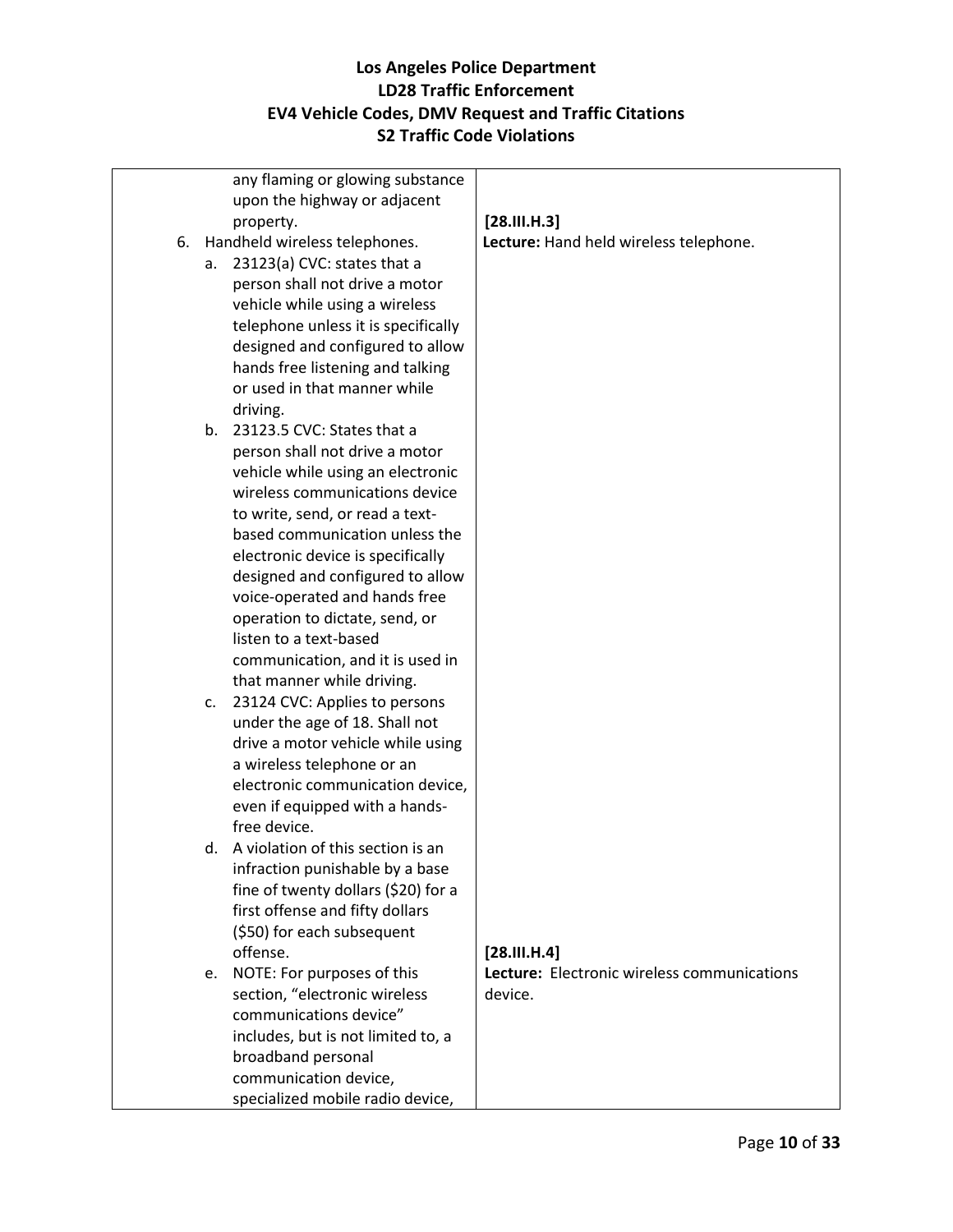handheld device or laptop computer with mobile data access, pager, and two-way messaging device.

- f. This section does not apply to a person using a wireless telephone for emergency purposes, including, but not limited to, an emergency call to a law enforcement agency, health care provider, fire department, or other emergency services agency or entity.
- D. Hit and Run
	- 1. A traffic collision is an unintended event involving a vehicle in motion that produces damage or injury (including fatal injury). A driver involved in a collision has certain obligations to fulfill.
	- 2. A driver involved in a collision resulting in injury or death shall:
		- a. Render reasonable assistance to any injured person.
		- b. Including transportation to medical care.
	- 3. 20003 CVC: Also requires a driver involved in a collision resulting in injury or death of any person to provide specific information to peace officers at the collision scene. Required information includes:
		- a. Driver's and any injured occupants' names and addresses.
		- b. Vehicle's registration number.
		- c. Name and address of the vehicle's owner, if different from the driver.
		- d. Upon request, the driver shall provide driver's license information to injured occupants any available identification to:
			- 1) Person(s) struck.
			- 2) Driver or occupant(s) of the involved vehicle(s).

#### **[28.III.I]**

**Lecture:** Elements and common names for hit and run violations.

**Ask:** What is our responsibility as drivers when we are involved in a collision?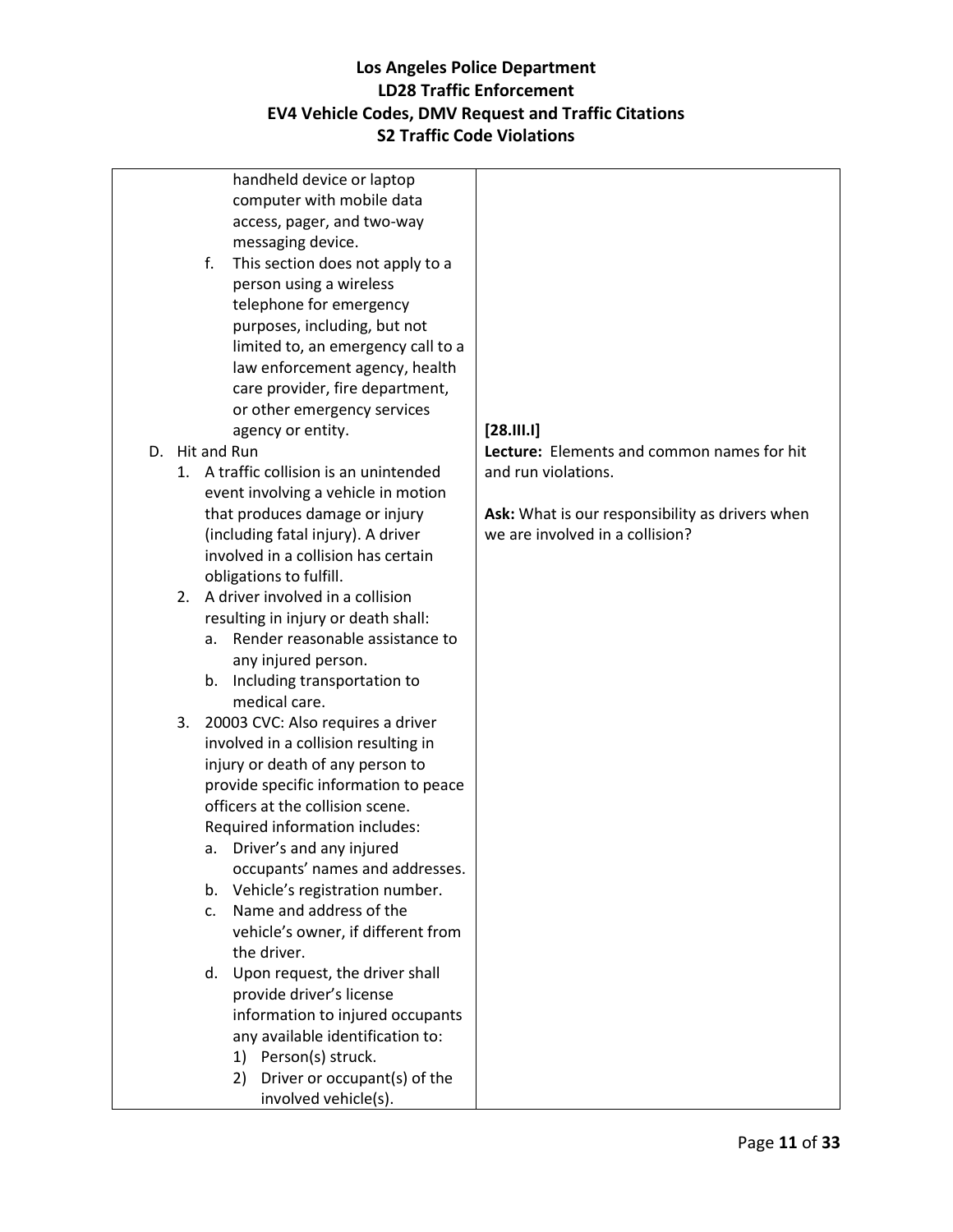| Investigating peace officer at<br>3)         |                                                   |
|----------------------------------------------|---------------------------------------------------|
| the scene.                                   |                                                   |
|                                              |                                                   |
| If a collision results in the death of<br>4. |                                                   |
| any person and there is no peace             |                                                   |
| officer present at the scene, Vehicle        |                                                   |
| Code Section 20004 stipulates that           |                                                   |
| the driver shall:                            |                                                   |
| Without delay report the collision<br>а.     |                                                   |
| to the nearest office of the CHP             |                                                   |
| or police authority.                         |                                                   |
| b. Provide the required information.         | Ask: When does a Hit and Run become a felony?     |
| Misdemeanor hit and run<br>5.                | 20001(a) CVC: Felony Hit & Run.                   |
| 20002(a) CVC: Requires that a<br>a.          | Collision resulting in injury / death to any<br>٠ |
| driver involved in an collision              | person other than themselves.                     |
| resulting only in property                   | Fails to provide information and or fails         |
| damage shall immediately stop at             |                                                   |
| the scene locate the owner or                | to call for help RA for the injured party.        |
|                                              |                                                   |
| person in charge of the property             |                                                   |
| damaged provide name and                     |                                                   |
| address of driver and registered             |                                                   |
| owner on request, show driver's              |                                                   |
| license and vehicle registration.            |                                                   |
| b. If the owner cannot be located,           |                                                   |
| the driver must leave a note (in a           |                                                   |
| conspicuous place) on the                    |                                                   |
| damaged property, containing                 |                                                   |
| the above information and the                |                                                   |
| circumstances of collision                   |                                                   |
| without unnecessary delay,                   |                                                   |
| notify the police department of              |                                                   |
| the city in which the collision              |                                                   |
| occurred CHP if the collision                |                                                   |
| occurred in an unincorporated                |                                                   |
| area.                                        |                                                   |
| Failure to comply with these<br>c.           |                                                   |
| requirements is a misdemeanor.               |                                                   |
| 6. Felony hit and run                        |                                                   |
| 20001(a) CVC: Requires the<br>a.             |                                                   |
| driver of any vehicle involved in a          |                                                   |
| collision resulting in injury to any         |                                                   |
| person other than himself death              |                                                   |
| of any person.                               |                                                   |
| b. Shall immediately stop the                |                                                   |
| vehicle at the scene of the                  |                                                   |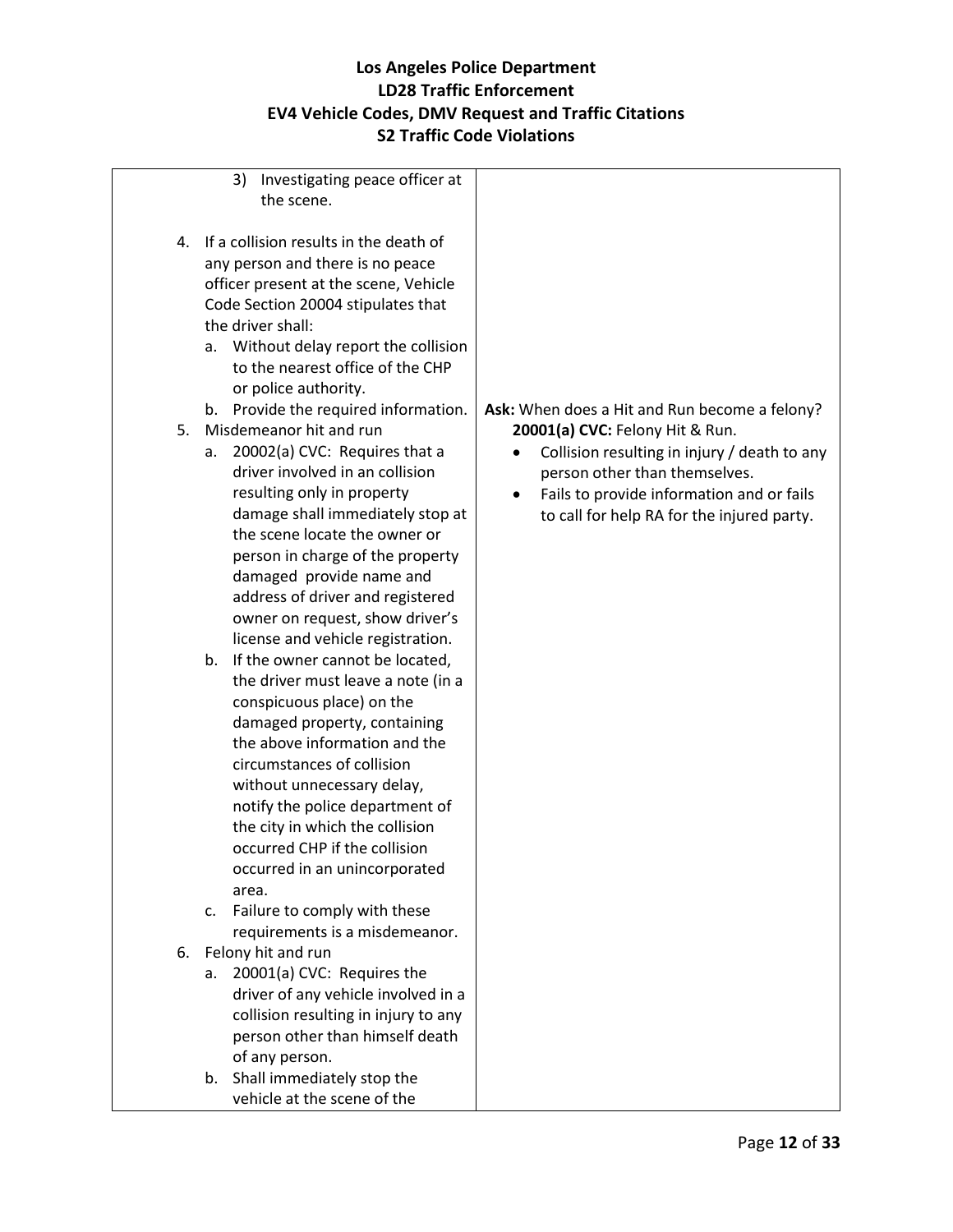|    |                      | collision fulfill certain                                                                                                                                                                                                                                                                                                                                                                                                                                                                                                                                                                                                                                                                                                                                                                                              |                           |
|----|----------------------|------------------------------------------------------------------------------------------------------------------------------------------------------------------------------------------------------------------------------------------------------------------------------------------------------------------------------------------------------------------------------------------------------------------------------------------------------------------------------------------------------------------------------------------------------------------------------------------------------------------------------------------------------------------------------------------------------------------------------------------------------------------------------------------------------------------------|---------------------------|
|    |                      | requirements based on whether                                                                                                                                                                                                                                                                                                                                                                                                                                                                                                                                                                                                                                                                                                                                                                                          |                           |
|    |                      | the collision involves an injury, a                                                                                                                                                                                                                                                                                                                                                                                                                                                                                                                                                                                                                                                                                                                                                                                    |                           |
|    |                      | death, and/or property damage.                                                                                                                                                                                                                                                                                                                                                                                                                                                                                                                                                                                                                                                                                                                                                                                         |                           |
|    | C <sub>1</sub>       | Violation of this statute is                                                                                                                                                                                                                                                                                                                                                                                                                                                                                                                                                                                                                                                                                                                                                                                           |                           |
|    |                      | classified as a felony.                                                                                                                                                                                                                                                                                                                                                                                                                                                                                                                                                                                                                                                                                                                                                                                                |                           |
|    | 7.                   | Runaway vehicle.                                                                                                                                                                                                                                                                                                                                                                                                                                                                                                                                                                                                                                                                                                                                                                                                       |                           |
|    | а.                   | 20002(b) CVC: Any person who                                                                                                                                                                                                                                                                                                                                                                                                                                                                                                                                                                                                                                                                                                                                                                                           |                           |
|    |                      | last drove a runaway vehicle                                                                                                                                                                                                                                                                                                                                                                                                                                                                                                                                                                                                                                                                                                                                                                                           |                           |
|    |                      | which becomes involved in a                                                                                                                                                                                                                                                                                                                                                                                                                                                                                                                                                                                                                                                                                                                                                                                            |                           |
|    |                      | collision resulting in damage to                                                                                                                                                                                                                                                                                                                                                                                                                                                                                                                                                                                                                                                                                                                                                                                       |                           |
|    |                      | any property.                                                                                                                                                                                                                                                                                                                                                                                                                                                                                                                                                                                                                                                                                                                                                                                                          |                           |
|    |                      | b. The actions required by Vehicle                                                                                                                                                                                                                                                                                                                                                                                                                                                                                                                                                                                                                                                                                                                                                                                     |                           |
|    |                      | Code Section 20002(a) also apply.                                                                                                                                                                                                                                                                                                                                                                                                                                                                                                                                                                                                                                                                                                                                                                                      | $[28.111.1]$              |
| E. |                      | <b>Driver Licensing</b>                                                                                                                                                                                                                                                                                                                                                                                                                                                                                                                                                                                                                                                                                                                                                                                                | Lecture: Driver's License |
|    |                      | 1. 12500(a) CVC: License requirements.                                                                                                                                                                                                                                                                                                                                                                                                                                                                                                                                                                                                                                                                                                                                                                                 |                           |
|    | a.                   | No person shall drive a motor                                                                                                                                                                                                                                                                                                                                                                                                                                                                                                                                                                                                                                                                                                                                                                                          |                           |
|    |                      | vehicle upon a highway without                                                                                                                                                                                                                                                                                                                                                                                                                                                                                                                                                                                                                                                                                                                                                                                         |                           |
|    |                      | being licensed except persons                                                                                                                                                                                                                                                                                                                                                                                                                                                                                                                                                                                                                                                                                                                                                                                          |                           |
|    |                      |                                                                                                                                                                                                                                                                                                                                                                                                                                                                                                                                                                                                                                                                                                                                                                                                                        |                           |
|    |                      |                                                                                                                                                                                                                                                                                                                                                                                                                                                                                                                                                                                                                                                                                                                                                                                                                        |                           |
|    |                      |                                                                                                                                                                                                                                                                                                                                                                                                                                                                                                                                                                                                                                                                                                                                                                                                                        |                           |
|    | 2.                   |                                                                                                                                                                                                                                                                                                                                                                                                                                                                                                                                                                                                                                                                                                                                                                                                                        |                           |
|    | a.                   |                                                                                                                                                                                                                                                                                                                                                                                                                                                                                                                                                                                                                                                                                                                                                                                                                        |                           |
|    |                      |                                                                                                                                                                                                                                                                                                                                                                                                                                                                                                                                                                                                                                                                                                                                                                                                                        |                           |
|    |                      |                                                                                                                                                                                                                                                                                                                                                                                                                                                                                                                                                                                                                                                                                                                                                                                                                        |                           |
|    |                      |                                                                                                                                                                                                                                                                                                                                                                                                                                                                                                                                                                                                                                                                                                                                                                                                                        |                           |
|    |                      |                                                                                                                                                                                                                                                                                                                                                                                                                                                                                                                                                                                                                                                                                                                                                                                                                        |                           |
|    |                      |                                                                                                                                                                                                                                                                                                                                                                                                                                                                                                                                                                                                                                                                                                                                                                                                                        |                           |
|    |                      |                                                                                                                                                                                                                                                                                                                                                                                                                                                                                                                                                                                                                                                                                                                                                                                                                        |                           |
|    |                      |                                                                                                                                                                                                                                                                                                                                                                                                                                                                                                                                                                                                                                                                                                                                                                                                                        |                           |
|    |                      |                                                                                                                                                                                                                                                                                                                                                                                                                                                                                                                                                                                                                                                                                                                                                                                                                        |                           |
|    |                      |                                                                                                                                                                                                                                                                                                                                                                                                                                                                                                                                                                                                                                                                                                                                                                                                                        |                           |
|    |                      |                                                                                                                                                                                                                                                                                                                                                                                                                                                                                                                                                                                                                                                                                                                                                                                                                        |                           |
|    |                      |                                                                                                                                                                                                                                                                                                                                                                                                                                                                                                                                                                                                                                                                                                                                                                                                                        |                           |
|    |                      |                                                                                                                                                                                                                                                                                                                                                                                                                                                                                                                                                                                                                                                                                                                                                                                                                        |                           |
|    |                      |                                                                                                                                                                                                                                                                                                                                                                                                                                                                                                                                                                                                                                                                                                                                                                                                                        |                           |
|    |                      |                                                                                                                                                                                                                                                                                                                                                                                                                                                                                                                                                                                                                                                                                                                                                                                                                        |                           |
|    |                      |                                                                                                                                                                                                                                                                                                                                                                                                                                                                                                                                                                                                                                                                                                                                                                                                                        |                           |
|    |                      |                                                                                                                                                                                                                                                                                                                                                                                                                                                                                                                                                                                                                                                                                                                                                                                                                        |                           |
|    |                      |                                                                                                                                                                                                                                                                                                                                                                                                                                                                                                                                                                                                                                                                                                                                                                                                                        |                           |
|    |                      |                                                                                                                                                                                                                                                                                                                                                                                                                                                                                                                                                                                                                                                                                                                                                                                                                        |                           |
|    |                      |                                                                                                                                                                                                                                                                                                                                                                                                                                                                                                                                                                                                                                                                                                                                                                                                                        |                           |
|    |                      |                                                                                                                                                                                                                                                                                                                                                                                                                                                                                                                                                                                                                                                                                                                                                                                                                        |                           |
|    | b.<br>C.<br>3.<br>a. | expressly exempted.<br>b. Violation of this statute is a<br>misdemeanor.<br>Driver's license restrictions<br>14603 CVC: No person shall<br>operate a motor vehicle in<br>violation of the provisions of a<br>restricted license issued to that<br>person. Court-mandated<br>restrictions may be stamped on,<br>typed on, or attached to a<br>license.<br>14601.2(b) CVC: is used for<br>license restrictions after a DUI<br>conviction. Vehicle Code Section<br>14603 should not be used for<br>court mandates.<br>Local enforcement policies may<br>vary. A peace officer must be<br>aware of his or her agency's<br>specific enforcement policies on<br>license restriction violations.<br>Cause for restrictions.<br>The DMV may issue driver's<br>licenses with specific restrictions<br>for a number of different |                           |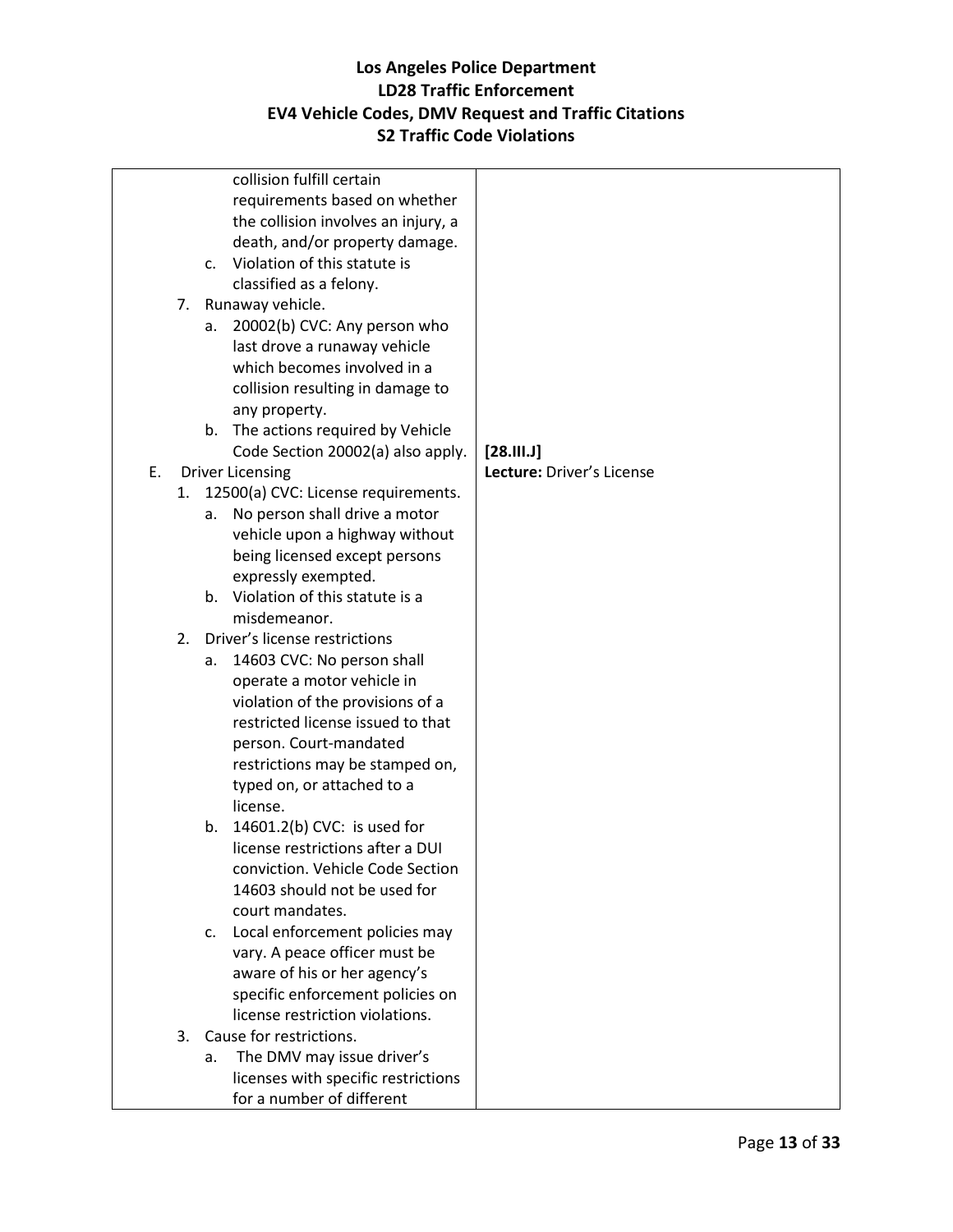|                | reasons. Restrictions may include       |  |
|----------------|-----------------------------------------|--|
|                | but not be limited to:                  |  |
|                | 1) Using special mechanical             |  |
|                | control devices.                        |  |
|                | 2) Using additional mirrors.            |  |
|                | 3) Wearing corrective lenses            |  |
|                | while driving.                          |  |
|                | 4) Not driving at night.                |  |
|                | 5) Not driving on a freeway.            |  |
|                | b. Any other restrictions to assure     |  |
|                | the safe operation of a motor           |  |
|                | vehicle by the licensee.                |  |
| 4.             | Immediate possession                    |  |
|                | 12951(a) CVC: Immediate<br>a.           |  |
|                | possession of license.                  |  |
|                | b. A driver must have a valid license   |  |
|                | in that person's immediate              |  |
|                | possession at all times when            |  |
|                | driving a motor vehicle upon a          |  |
|                | highway.                                |  |
|                | c. Violation of this statute is an      |  |
|                | infraction.                             |  |
| 5.             | Presentation of driver's license.       |  |
|                | 12951(b) CVC Presentation of<br>а.      |  |
|                | driver's license to peace officer.      |  |
|                | It is unlawful for a driver to          |  |
|                | refuse to present their driver's        |  |
|                | license upon the demand of a            |  |
|                | peace officer.                          |  |
|                | b. Violation of this statute is a       |  |
|                | misdemeanor.                            |  |
|                |                                         |  |
| 6.             | Classification of license.              |  |
|                | 12500(d) CVC It is unlawful for a<br>a. |  |
|                | person to drive a motor vehicle,        |  |
|                | or combination of vehicles              |  |
|                | without the proper classification       |  |
|                | of license.                             |  |
|                | Violation of this statute is an<br>b.   |  |
|                | infraction.                             |  |
| 7 <sub>1</sub> | License classes.                        |  |
|                | a. Class A                              |  |
|                | 1) Any combination of vehicles,         |  |
|                | if any vehicle being towed              |  |
|                | weighs more than 10,000 lbs.            |  |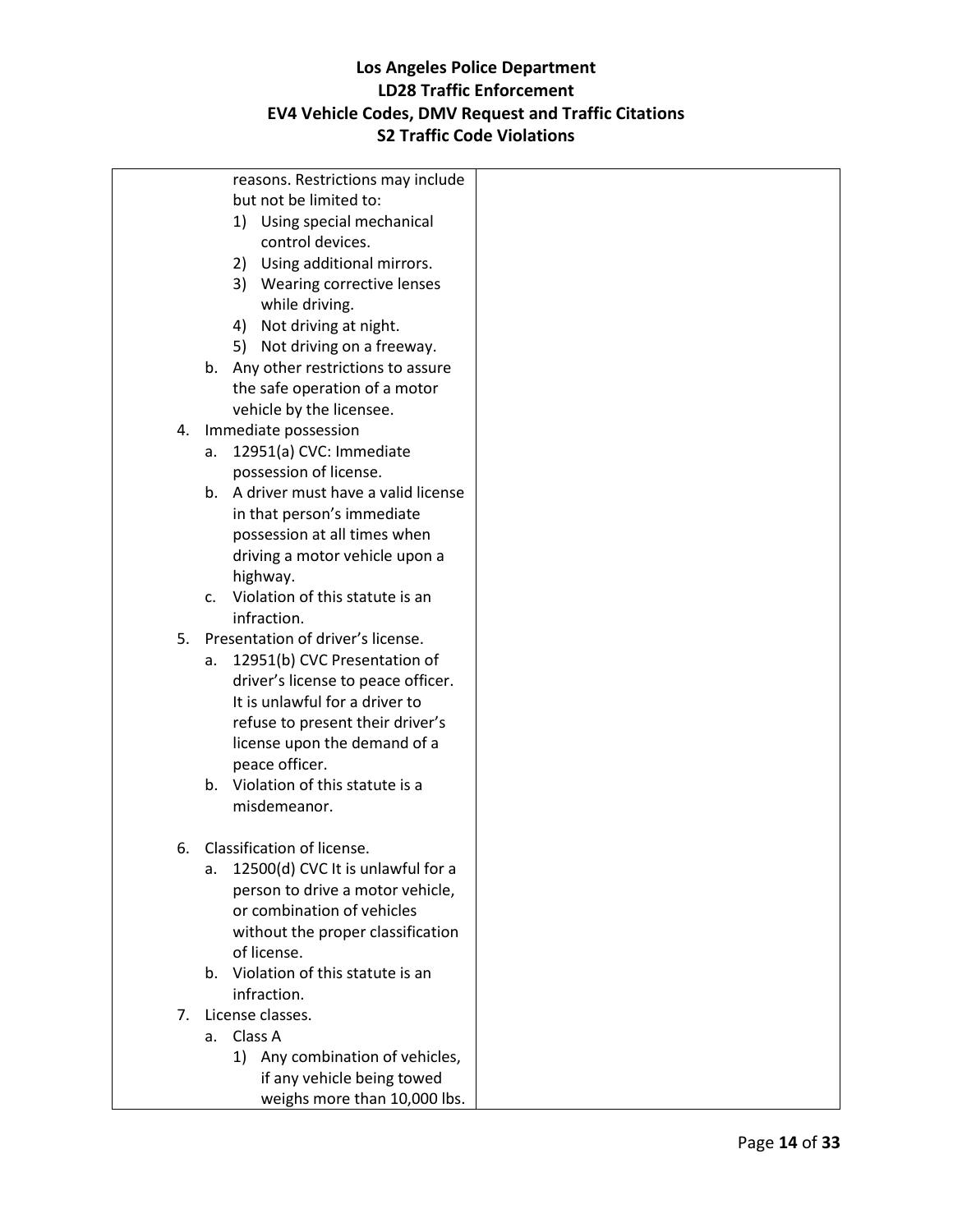|    | 2) | Vehicles towing more than       |  |
|----|----|---------------------------------|--|
|    |    | one vehicle.                    |  |
|    | 3) | Trailer buses.                  |  |
|    |    | 4) Operation of all vehicles    |  |
|    |    | under class B and class C.      |  |
| b. |    | Class B                         |  |
|    |    | 1) Single vehicles weighing     |  |
|    |    | more than 26,000 lbs.           |  |
|    | 2) | Single vehicles with three or   |  |
|    |    | more axles, except those        |  |
|    |    | weighing 6,000 lbs or less.     |  |
|    | 3) | Buses, except a trailer bus.    |  |
|    |    | 4) Farm labor vehicles.         |  |
|    | 5) | Single vehicles with three or   |  |
|    |    | more axles or weighing more     |  |
|    |    | than 26,000 lbs, towing         |  |
|    |    | another vehicle weighing        |  |
|    |    | 10,000 lbs or less.             |  |
|    | 6) | Any house car over 40 feet in   |  |
|    |    | length, excluding safety        |  |
|    |    | devices and safety bumpers.     |  |
| c. |    | Class C                         |  |
|    | 1) | Two-axle vehicles weighing      |  |
|    |    | 26,000 lbs or less              |  |
|    |    | 2) Two-axle vehicles weighing   |  |
|    |    | 4,000 lbs or more unladen       |  |
|    | 3) | House cars of 40 feet or less   |  |
|    |    | or vehicles towing other        |  |
|    |    | vehicles with a gross weight    |  |
|    |    | of 10,000 lbs or less           |  |
|    | 4) | Two-axle vehicles 4,000 lbs     |  |
|    |    | or more unladen, when           |  |
|    |    | towing either a trailer coach   |  |
|    |    | or a fifth-wheel travel trailer |  |
|    |    | not exceeding 10,000 lbs,       |  |
|    |    | when the towing is not for      |  |
|    |    | compensation.                   |  |
|    | 5) | Three-axle vehicles weighing    |  |
|    |    | 6,000 lbs or less.              |  |
|    | 6) | Motorized scooter Vehicle       |  |
|    |    | Code Section 12804.9(3)(I).     |  |
|    | 7) | Three-wheeled motorcycle.       |  |
|    | 8) | Class M1: Class license can     |  |
|    |    | operate two-wheel               |  |
|    |    | motorcycles and motor           |  |
|    |    |                                 |  |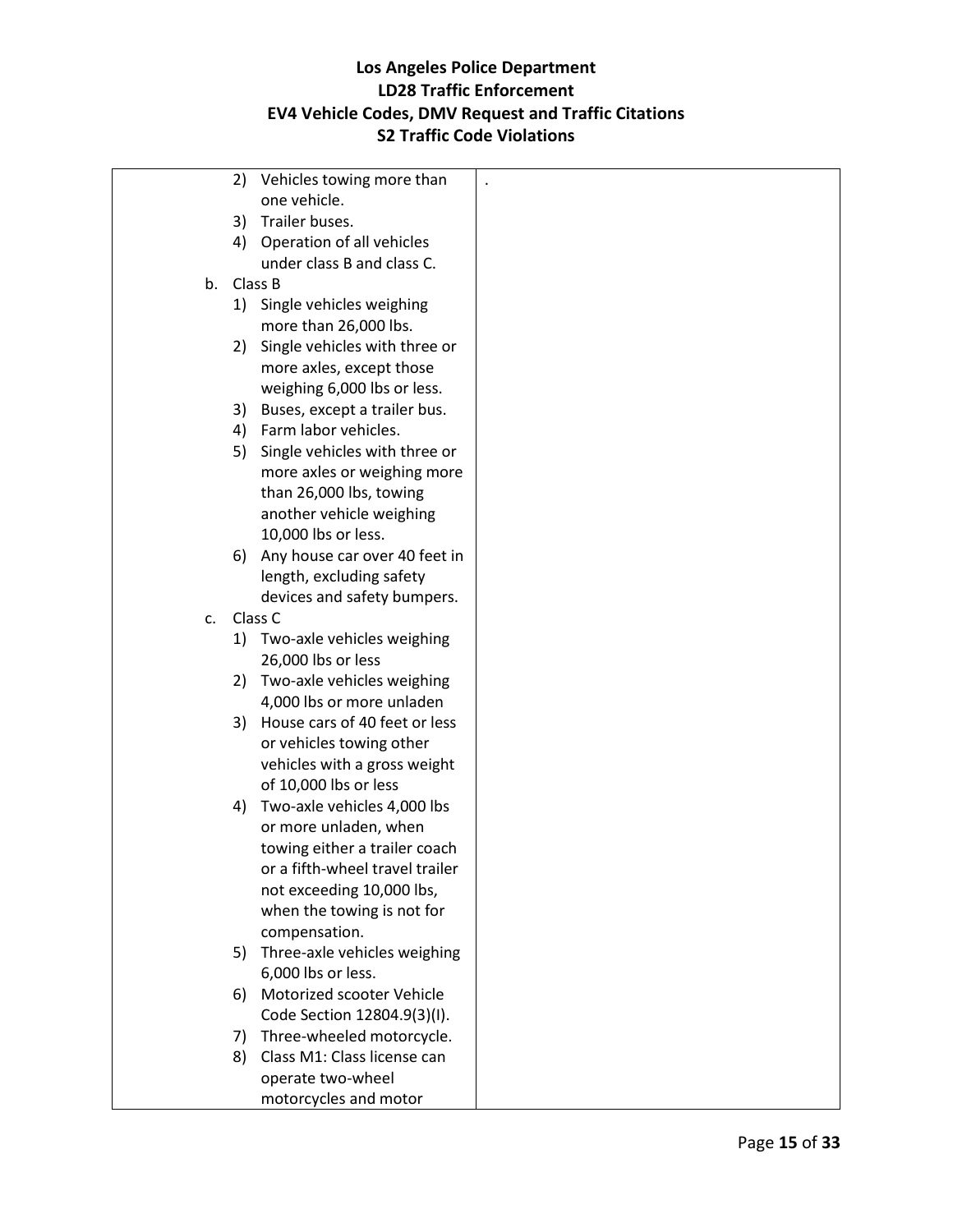|    | driven cycles (Vehicle Code                                   |                                                |
|----|---------------------------------------------------------------|------------------------------------------------|
|    | Section 12814.6(b))                                           |                                                |
|    | d. Class M2.                                                  |                                                |
|    | 1) Class license can operate,                                 |                                                |
|    | motorized bicycles mopeds                                     |                                                |
|    | or bicycles with attached                                     |                                                |
|    | motors.                                                       |                                                |
|    | Motorized scooter Vehicle<br>2)                               |                                                |
|    | Code Section 12804.9                                          |                                                |
|    | (5)(A)(ii).                                                   | [28.111.1]                                     |
| 8. | Motor cycle license.                                          | Lecture: Motorcycle license                    |
|    | 12500(b) CVC: It is unlawful for a<br>а.                      |                                                |
|    | person to drive any motorcycle,                               |                                                |
|    | motor-driven cycle, motorized                                 |                                                |
|    | bicycle on a highway.                                         |                                                |
|    | b. Unless holding a license or<br>endorsement for that class. |                                                |
| 9. | Off-street parking.                                           |                                                |
|    | 12500(c) CVC: Requires drivers to<br>а.                       |                                                |
|    | have a license when driving in an                             |                                                |
|    | off-street parking facility (i.e., any                        |                                                |
|    | off street facility held open for                             |                                                |
|    | use by the public for parking                                 |                                                |
|    | vehicles).                                                    |                                                |
|    | b. Such facilities include any public                         |                                                |
|    | or private facilities where no fee                            |                                                |
|    | is charged which are held open                                |                                                |
|    | for the common public use of                                  |                                                |
|    | retail customers.                                             |                                                |
|    | 10. Suspended or revoked license for                          |                                                |
|    | reckless driving or negligent-                                |                                                |
|    | operator.                                                     |                                                |
|    | 14601(a) CVC no person shall<br>а.                            |                                                |
|    | drive at any time when that                                   |                                                |
|    | person's privilege to drive is<br>suspended or revoked for    |                                                |
|    | reckless driving                                              |                                                |
|    | The person so driving has been<br>b.                          |                                                |
|    | notified of the suspension or                                 |                                                |
|    | revocation.                                                   | [28.11.1K]                                     |
|    | 11. Suspension for driving under the                          | Lecture: Suspended or Revoked Driver's License |
|    | influence.                                                    |                                                |
|    | 14601.2(a) CVC States that no<br>a.                           |                                                |
|    | person shall drive a motor                                    |                                                |
|    | vehicle when that person's                                    |                                                |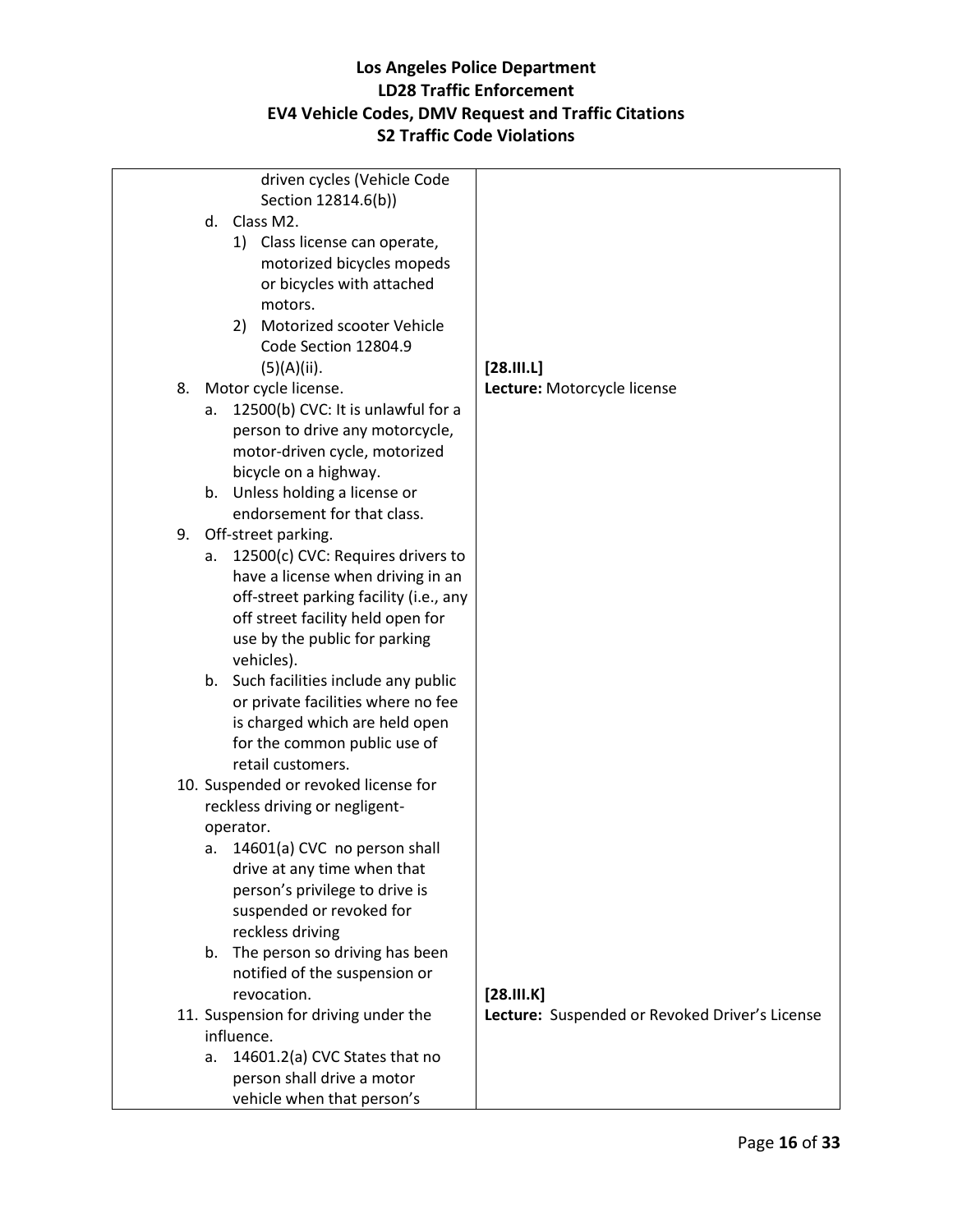driving privilege has been suspended or revoked for a conviction of a violation of driving under the influence of an alcoholic beverage or driving under the influence of a drug (Vehicle Code Sections 23152 or 23153) if that person so driving has knowledge of the suspension or revocation.

- b. Except in full compliance with the restriction no person shall drive a motor vehicle at any time when that person's driving privileges are restricted, if the person has knowledge of the restriction.
- 12. 14601.5(a) CVC States that no person shall drive a motor vehicle at any time when that person's driving privilege has been suspended or revoked because of refusing or failing to complete a chemical test (Vehicle Code Section 13353).
	- a. Refusing or failing to complete a preliminary alcohol screening test (Vehicle Code Section 13353.1) driving with an excessive blood alcohol level (Vehicle Code Section 13353.2).
	- b. The person has knowledge of the suspension or revocation.
- 13. 14601.5(b) CVC Except in full compliance with the restriction no person shall drive a motor vehicle at any time when that person's driving privileges are restricted due to failing to complete a chemical test, preliminary alcohol screening test or driving with an excessive blood alcohol level. The person has knowledge of the restriction.
- 14. Exceptions for driving with suspended license.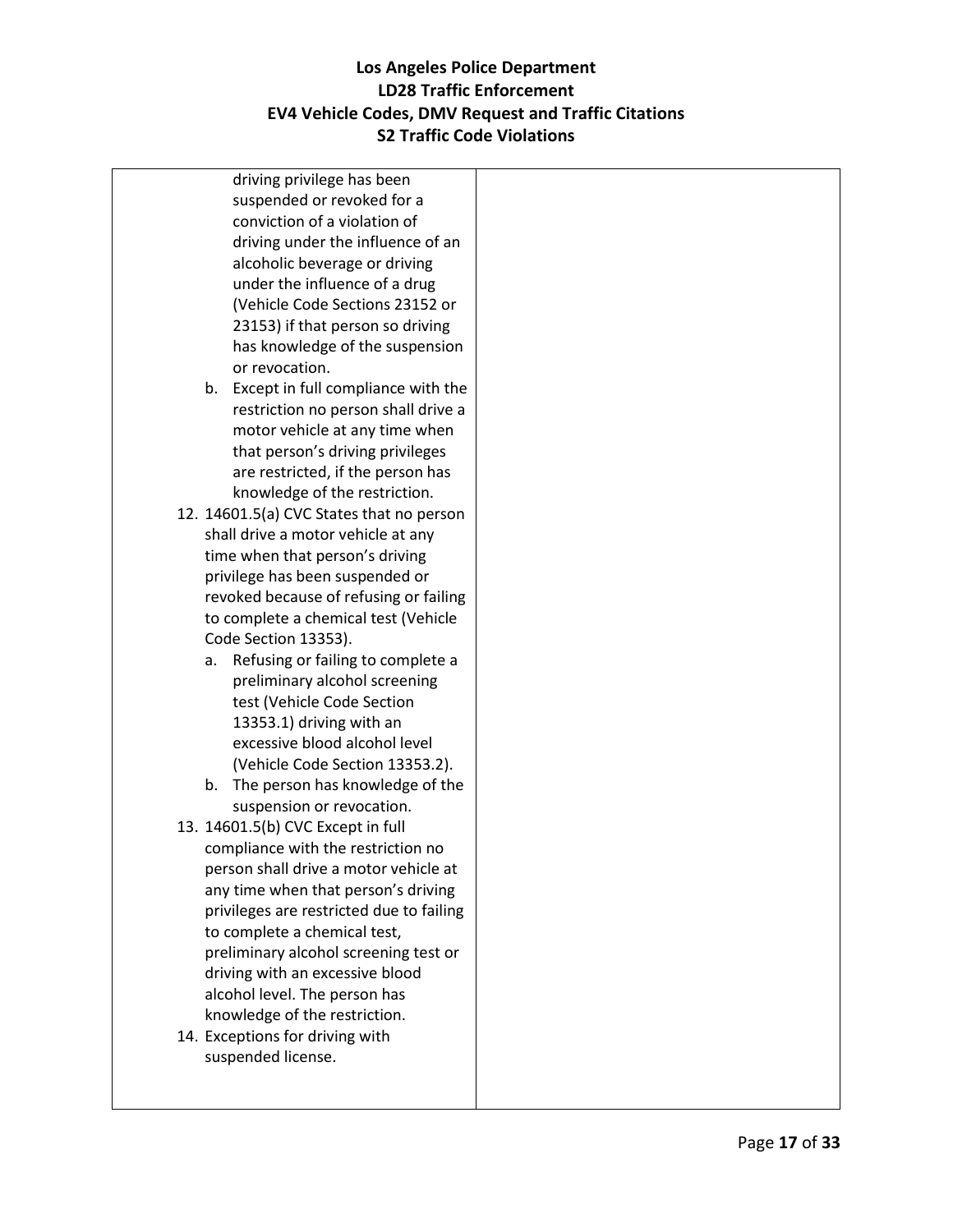| a.                         | Persons who are or have                   |                                |
|----------------------------|-------------------------------------------|--------------------------------|
|                            | participated in an alcohol or drug        |                                |
|                            | rehabilitation program:                   |                                |
|                            | 1) May drive when the vehicle             |                                |
|                            | being driven is owned or                  |                                |
|                            | utilized by the person's                  |                                |
|                            | employer.                                 |                                |
| 2)                         | During the course of that                 |                                |
|                            | employment.                               |                                |
|                            | 3) When on private property               |                                |
|                            | that is owned or utilized by              |                                |
|                            | the employer.                             |                                |
| 4)                         | May not drive on an off-                  |                                |
|                            | street facility.                          |                                |
|                            | 5) May not drive off-highway              |                                |
|                            | vehicles on specified lands               |                                |
|                            | see Vehicle Code Section                  |                                |
|                            | 38000 et seq.                             |                                |
|                            | b. Even though a person may have a        |                                |
|                            | suspended license, there may be           |                                |
|                            | specific conditions which allow           |                                |
|                            | them to drive. Verify any                 |                                |
|                            | conditions prior to taking                |                                |
|                            | enforcement actions.                      | [28.111.1]                     |
| F.<br>Vehicle Registration |                                           | Lecture: Vehicle Registrations |
| 1.                         | 4000(a)(1) CVC: Registration              |                                |
| requirement.               |                                           |                                |
| a.                         | No person shall drive, move,              |                                |
|                            | leave standing upon a highway,            |                                |
|                            | an off-street public parking              |                                |
|                            | facility any vehicle, trailer,            |                                |
|                            | semitrailer, pole or pipe dolly, or       |                                |
|                            | logging dolly unless it is                |                                |
|                            | registered and fees paid or               |                                |
|                            | registered under the permanent            |                                |
|                            | trailer identification program.           |                                |
| $b_{-}$                    | 6700 CVC: New residents must              |                                |
|                            | register their vehicle(s) within 20       |                                |
|                            | days of establishing residency or         |                                |
|                            | accepting gainful employment in           |                                |
| the state.                 |                                           |                                |
| 2.                         | <b>Exceptions to Vehicle Registration</b> |                                |
| Requirement.               |                                           |                                |
| а.                         | 38012 CVC: off-highway vehicles           |                                |
|                            | in an off street public parking           |                                |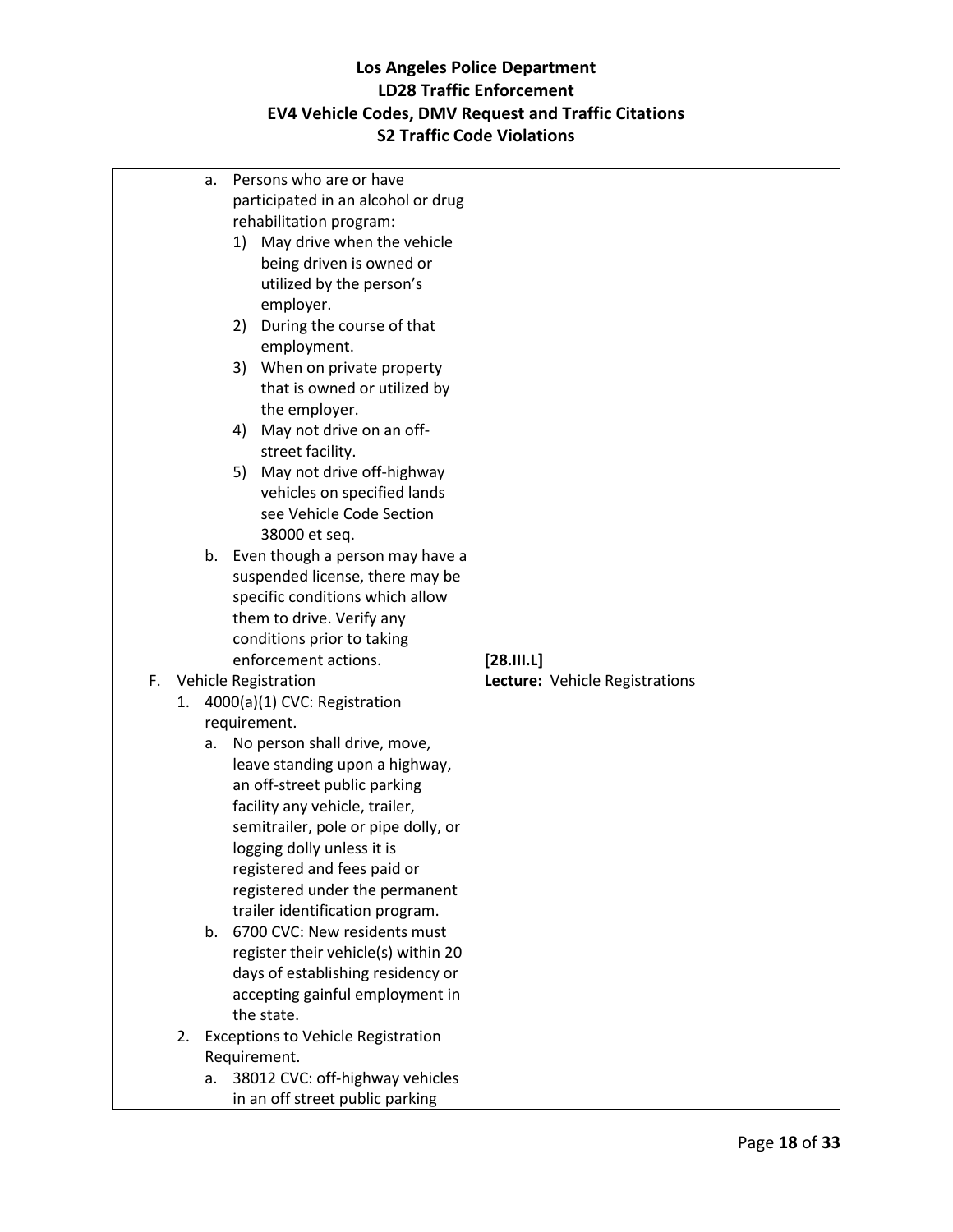| facility when displaying off-            |                                          |
|------------------------------------------|------------------------------------------|
| highway identification.                  |                                          |
| 38025 CVC: Off-highway vehicles<br>b.    |                                          |
| when crossing a highway in a             |                                          |
| lawful manner.                           |                                          |
| 4009 CVC: No part of vehicle is in<br>c. |                                          |
| contact with the highway (i.e.,          |                                          |
| vehicle loaded on a trailer).            |                                          |
| d. 4002-4021 CVC: Vehicles               |                                          |
| operated under permit or other           |                                          |
| exceptions.                              |                                          |
| 3. 4454(a) and (b) CVC: The owner of a   |                                          |
| vehicle is required to keep the          |                                          |
| registration card or a copy with the     |                                          |
| vehicle for which it was issued,         |                                          |
| except during the registration           |                                          |
| process or when the vehicle is left      |                                          |
| unattended.                              |                                          |
| 4. 4160 CVC: The registered owner of a   |                                          |
| vehicle must notify the DMV within       |                                          |
| 10 days of a change of address           |                                          |
| (Vehicle Code Section 4159), and         |                                          |
| insert the new address on the            |                                          |
| registration card.                       |                                          |
| 5. License plate requirements.           |                                          |
| 5200 CVC: Display of License<br>а.       |                                          |
| Plates. Must be attached to the          |                                          |
| proper vehicle when two are              |                                          |
| issued, one must be in front and         |                                          |
| one in the rear.                         |                                          |
| b. 5201(a) CVC: Positioning of           |                                          |
| Plates. Must be securely fastened        |                                          |
| to vehicle for which they are            |                                          |
| issued. No covering shall obstruct       |                                          |
| or impair the recognition of any         |                                          |
| license plate information. Shall         |                                          |
| be upright and displayed from            |                                          |
| left to right.                           | $[28.$ III.M]                            |
| G. Vehicle Equipment.                    | Lecture: Vehicle equipment requirements. |
| 1. 24250 CVC: Lighting equipment         |                                          |
| requirements. During darkness, a         |                                          |
| vehicle shall be equipped with lighted   |                                          |
| lighting equipment as required for       |                                          |
| that specific type of vehicle.           |                                          |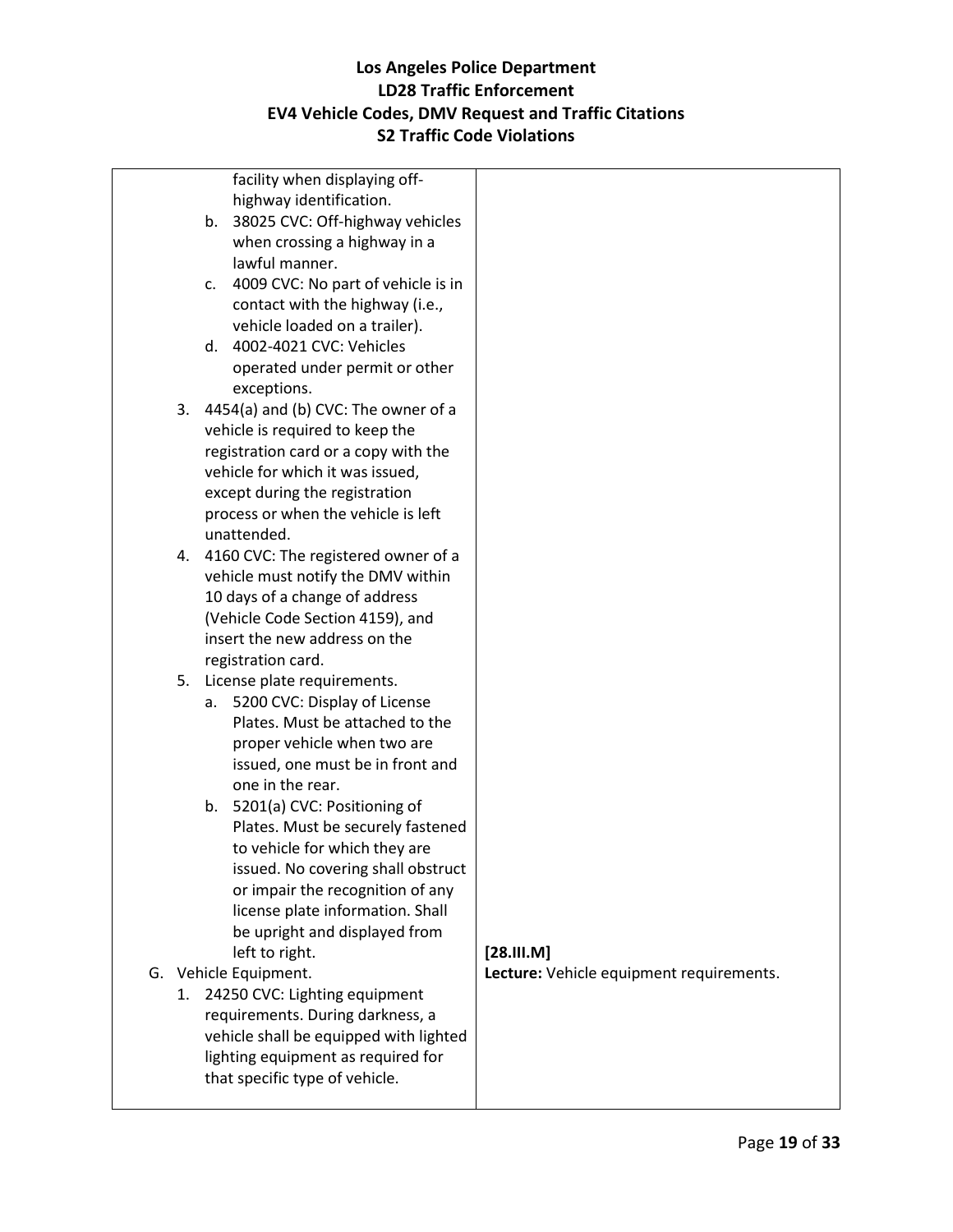| 2. | 24252 CVC: All required lighting        |  |
|----|-----------------------------------------|--|
|    | equipment installed on a vehicle shall  |  |
|    | be maintained in good working order.    |  |
|    | This includes lamps with bulbs of the   |  |
|    | correct voltage, functioning lamps or   |  |
|    | reflectors, etc. There are vehicle code |  |
|    | exceptions for antique cars.            |  |
|    | 3. Headlamps.                           |  |
|    | 24400(a)(1) CVC: Headlamps<br>a.        |  |
|    | required. All motor vehicles,           |  |
|    |                                         |  |
|    | except motorcycles and vehicles         |  |
|    | manufactured prior to 1930,             |  |
|    | must:                                   |  |
|    | 1) Have at least two headlamps,         |  |
|    | one on each side of the                 |  |
|    | vehicle.                                |  |
|    | Have headlamps on when<br>2)            |  |
|    | wipers are in continuous use.           |  |
|    | 24400(b) CVC: Both headlamps<br>b.      |  |
|    | must be lighted during darkness         |  |
|    | or inclement weather.                   |  |
| 4. | Motorcycle headlamps.                   |  |
|    | 25650 CVC: During darkness,<br>а.       |  |
|    | motorcycles shall be equipped           |  |
|    | with at least one, and not more         |  |
|    | than two, lighted headlamps that        |  |
|    | conform to equipment                    |  |
|    | requirements.                           |  |
|    | 25650.5 CVC: Headlamps on<br>b.         |  |
|    | motorcycles manufactured and            |  |
|    | registered on or after January 1,       |  |
|    | 1978, are required to                   |  |
|    | automatically turn on when the          |  |
|    | engine is started and remain            |  |
|    | lighted as long as the engine is        |  |
|    | running.                                |  |
| 5. | Stop-lamps.                             |  |
|    | 24603(a) CVC: Every vehicle must<br>а.  |  |
|    | have one or more stop-lamps.            |  |
|    | 24603(b) CVC: All vehicles need<br>b.   |  |
|    | two stop-lamps, except for those        |  |
|    | vehicles manufactured prior to          |  |
|    | 1958 and trailers less than 30          |  |
|    | inches wide.                            |  |
|    |                                         |  |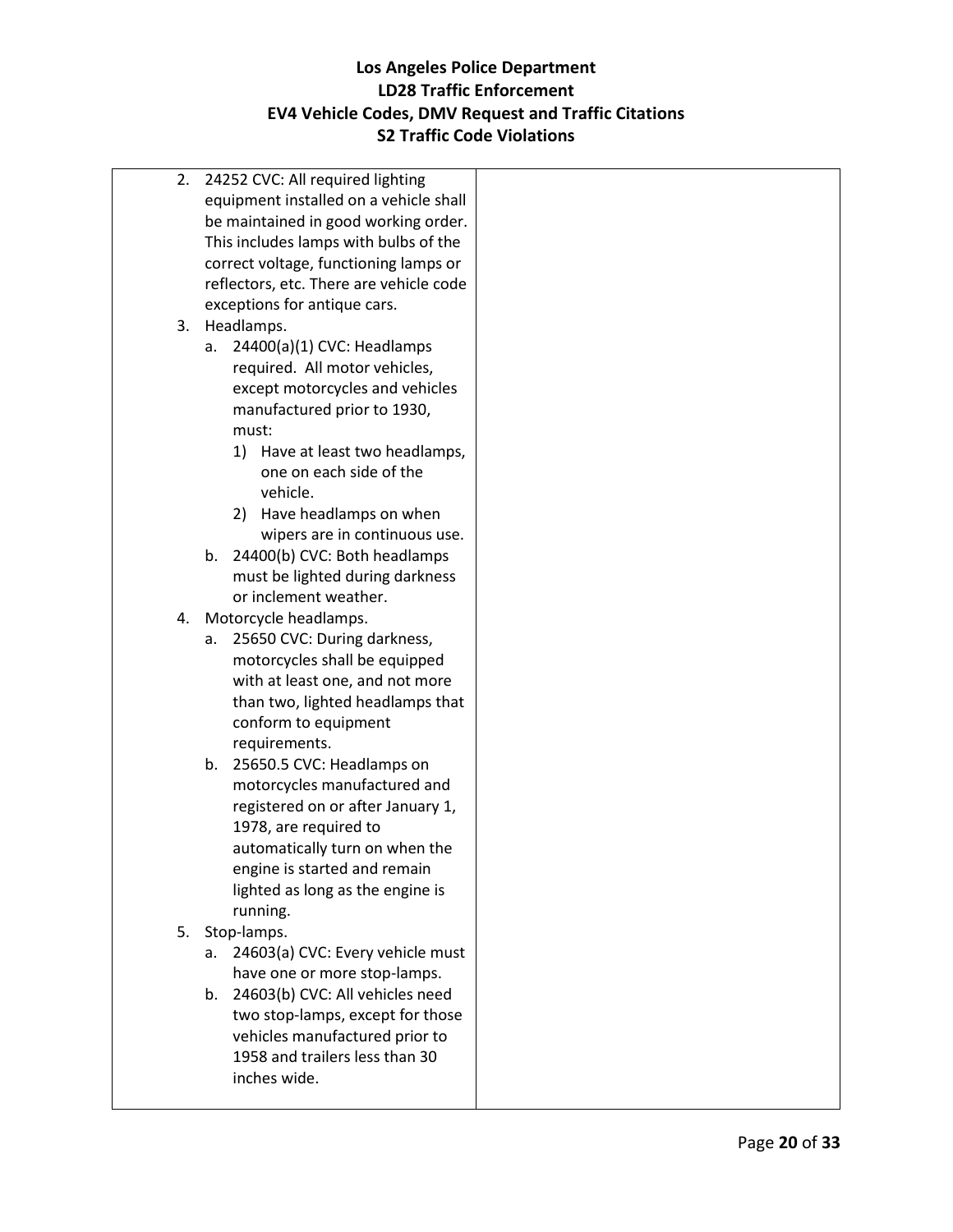6. Other lighting equipment requirements. a. 24600(a-f) CVC: Tail-lamps. During darkness, motor vehicles not in combination with any other vehicle shall be equipped with one or more lighted taillamps. Every vehicle at the end of a combination of vehicles shall be equipped with no less than two tail-lamps. Tail-lamps should be mounted on the rear of the vehicle. b. 24951(a-b) CVC: Turn Signals System. Certain vehicles are required to be equipped with lamp-type turn signal systems (e.g., motor trucks, truck tractors, buses, passenger vehicles, motorcycles manufactured and registered after January 1, 1973) c. Any vehicle may be equipped with a lamp-type turn signal system capable of clearly indicating any intention to turn right or left. (Vehicle Code Section 24951(a)). 7. Exhaust systems. a. 27150(a) CVC: Exhaust. Every motor vehicle shall at all times be equipped with an adequate muffler that is properly maintained and contains no cutout or bypass type device. b. No motor vehicle shall be operated in a manner resulting in excessive smoke or flame. (Vehicle Code Section 27153) c. Correction of exhaust system violations must be certified by an authorized motor vehicle Pollution Control Device Inspection station. 8. Windshields.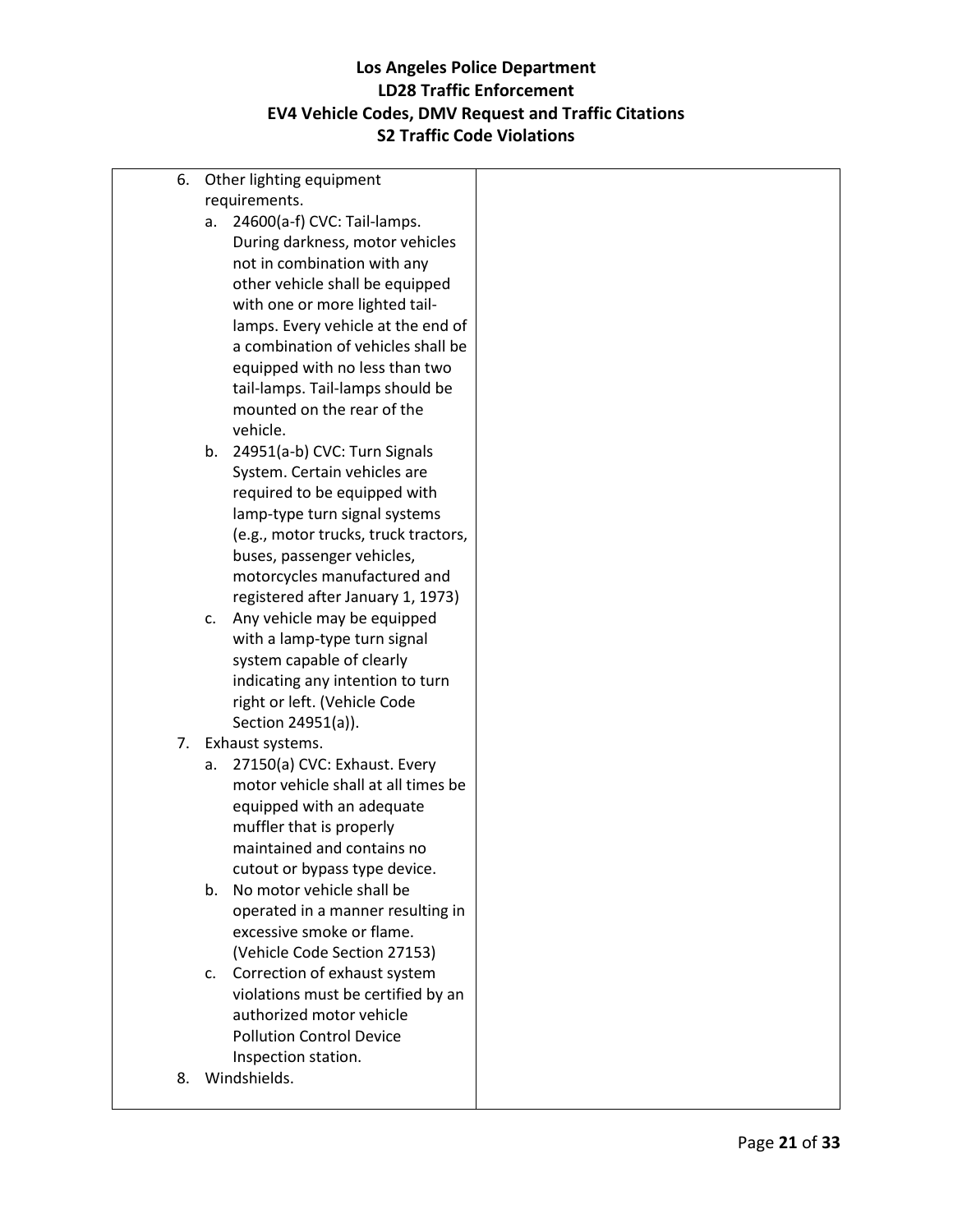a. 26700(a) CVC: Passenger vehicles, buses, motor trucks, and truck tractors shall be equipped with an adequate windshield, whether publicly or privately owned. b. 26710 CVC: It is unlawful to operate any motor vehicle upon a highway if the windshield or rear window is in such a defective condition that it would impair the driver's vision. Drivers can be required to have such windshields or rear windows repaired within 48 hours. 9. Obstructed views. a. 26708(a)(1) CVC: Obstructed view. No person shall drive a motor vehicle with any object or material placed, displayed, installed, affixed, or applied in or upon a vehicle in such a way that it obstructs or reduces the driver's clear view. b. This restriction applies to materials: 1) Upon the windshield, side, or rear windows 2) In or upon the vehicle itself. c. There are several exemptions to this requirement which include, but are not limited to: 1) Rearview mirrors 2) Adjustable nontransparent sun visors 3) Side windows to the rear of the driver 4) Rear trunk lid handle or hinges, etc. 5) Signs/stickers displayed in a five-inch square in the lower corner of the windshield nearest the driver; this is to include GPS devices affixed in this area.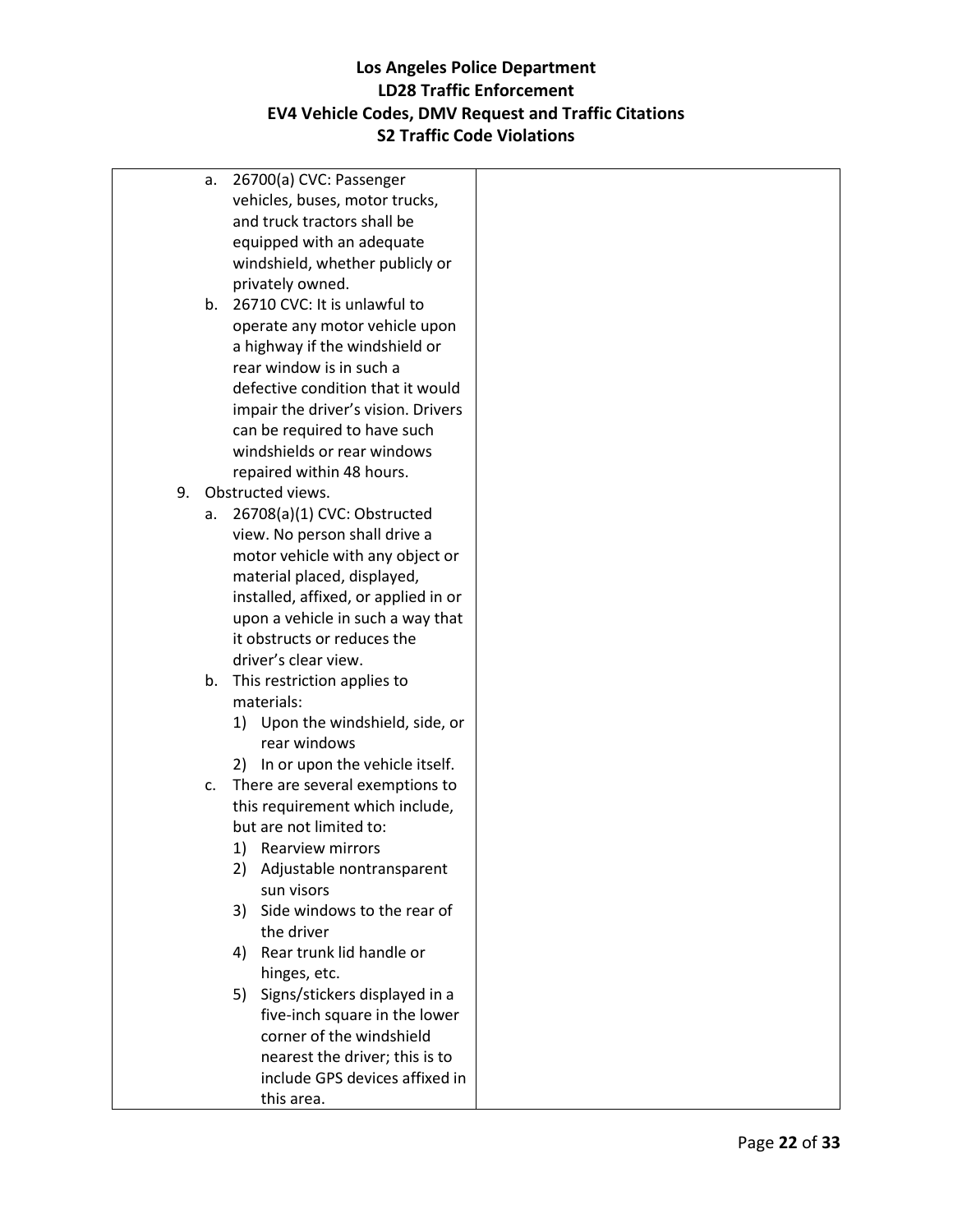- 6) Signs/stickers displayed in a seven-inch square in the lower corner of windshield farthest from the driver; this is to include GPS devices affixed in this area.
- d. 26708 CVC: Glass, window tint. Glass which transmits less than 70 percent of the light "after market" tinting is prohibited.
- 10. Other equipment requirements.
	- a. 26709(a-c) CVC: Mirrors. Motor vehicles shall be equipped with no less than two mirrors which reflect to the driver a view of the highway for a distance of at least 200 feet to the rear of the vehicle.
		- 1) One of the required mirrors must be affixed to the driver's left-hand side of the vehicle.
		- 2) Motorcycles are required to have one mirror.
- 11. Seatbelts.
	- a. 27315 CVC: Mandatory seatbelt. Seatbelt law requires that all drivers and all passengers 16 years of age or older to be properly restrained by seatbelts when the vehicle is being operated on a highway.
	- b. This statute applies to all vehicles manufactured after January 1, 1968 and to all trucks manufactured after January 1, 1972.
- 12. Exemptions to seatbelt law.
	- a. Taxis/ Limousines for Hire: Rear seat passengers not required. (Passengers riding in front seat must be properly restrained.) Drivers not required if carrying passenger unless they are driving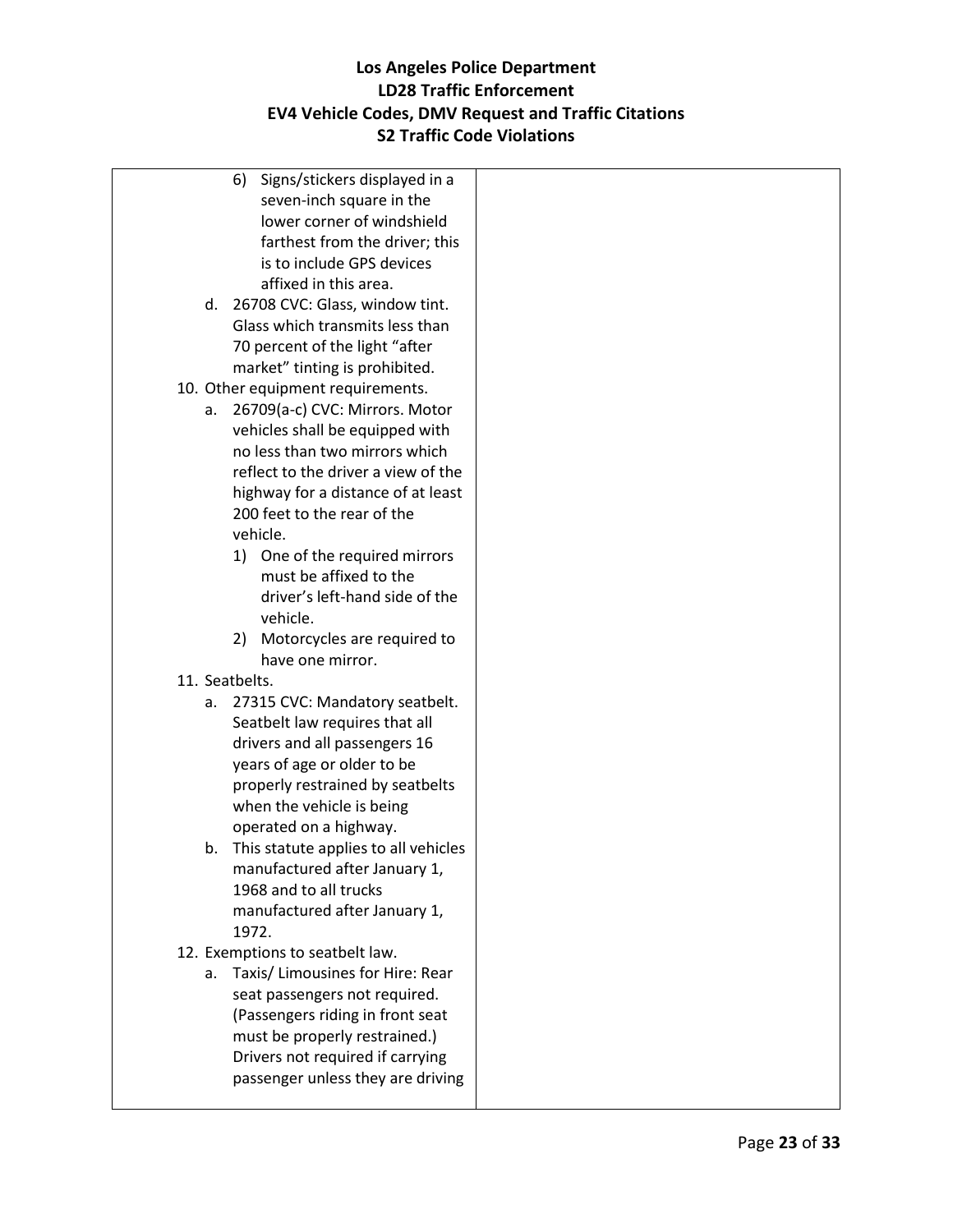alone in vehicle on a city street or driving on a freeway. b. Emergency Vehicles: Peace officers in the emergency vehicle (unless otherwise required by agency policy). Passengers riding in rear seats (unless otherwise required by agency policy). c. Persons with Disabilities: Persons with certified medical conditions or disabilities that prevent them from using seatbelts. Persons must have documentation with them. d. Delivery Persons: while delivering newspapers serving as rural delivery carriers for the U.S. Postal Service collecting solid waste/recyclable materials. Prior to starting the route and after finishing deliveries, these persons are required to use seatbelts. e. During the past decade, over 50% of the peace officers killed in the line of duty died in traffic related incidents. Of those deaths, 40% were not wearing their seatbelts. 13. Seatbelt violations. a. 27315(d) CVC: Driver required seatbelt. Driver and passengers 16 years or older must be properly restrained by a safety belt. b. 27315(e) CVC: Passenger required safety belt. All passengers 16 or older must be properly restrained by a safety belt. c. 27315(f) CVC: registered owner responsible. All safety belts must be maintained in good working order, if originally installed in the vehicle (including taxis and limos).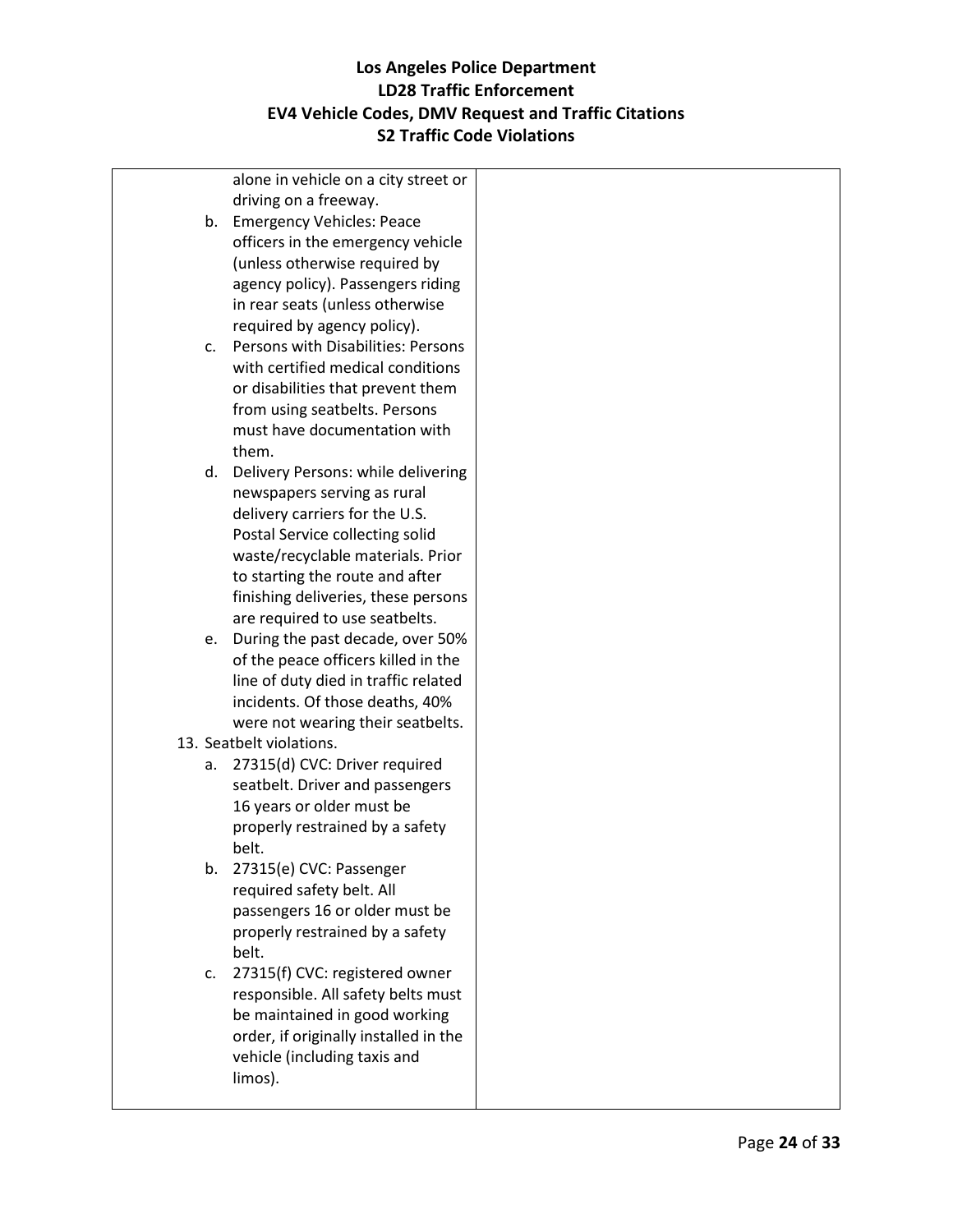|    | d. Properly restrained means that     |  |
|----|---------------------------------------|--|
|    | the lower (lap) portion of the belt   |  |
|    | crosses the hips or upper thighs      |  |
|    | of the occupant and the upper         |  |
|    | (shoulder) portion of the belt, if    |  |
|    | present, crosses the chest in         |  |
|    | front of the occupant.                |  |
|    | 14. Child restraints under the age of |  |
|    | eight years.                          |  |
| а. | 27360 CVC: Requires that all          |  |
|    | children under the age of eight       |  |
|    | years old to be secured in a rear     |  |
|    | seat in an appropriate child          |  |
|    | passenger restraint system.           |  |
|    | b. 27363 CVC: Exemption               |  |
|    | Any class of child by age,<br>1)      |  |
|    | weight, or size if it is              |  |
|    | determined that the use of a          |  |
|    | child passenger restraint             |  |
|    | system would be impractical           |  |
|    | by reason of physical                 |  |
|    | unfitness, medical condition,         |  |
|    | or size. The court may                |  |
|    | require satisfactory proof of         |  |
|    | the child's physical unfitness,       |  |
|    | medical condition, or size            |  |
|    | and that an appropriate               |  |
|    | special needs child passenger         |  |
|    | restraint system is not               |  |
|    | available.                            |  |
|    | In case of a life-threatening<br>2)   |  |
|    | emergency, or when a child is         |  |
|    | being transported in an               |  |
|    | authorized emergency                  |  |
|    | vehicle, if there is no child         |  |
|    | passenger restraint system            |  |
|    | available, a child may be             |  |
|    | transported without the use           |  |
|    | of that system, but the child         |  |
|    | shall be secured by a                 |  |
|    | seatbelt.                             |  |
|    | A child weighing more than<br>3)      |  |
|    | 40 pounds may be                      |  |
|    | transported in the backseat           |  |
|    | of a vehicle while wearing            |  |
|    |                                       |  |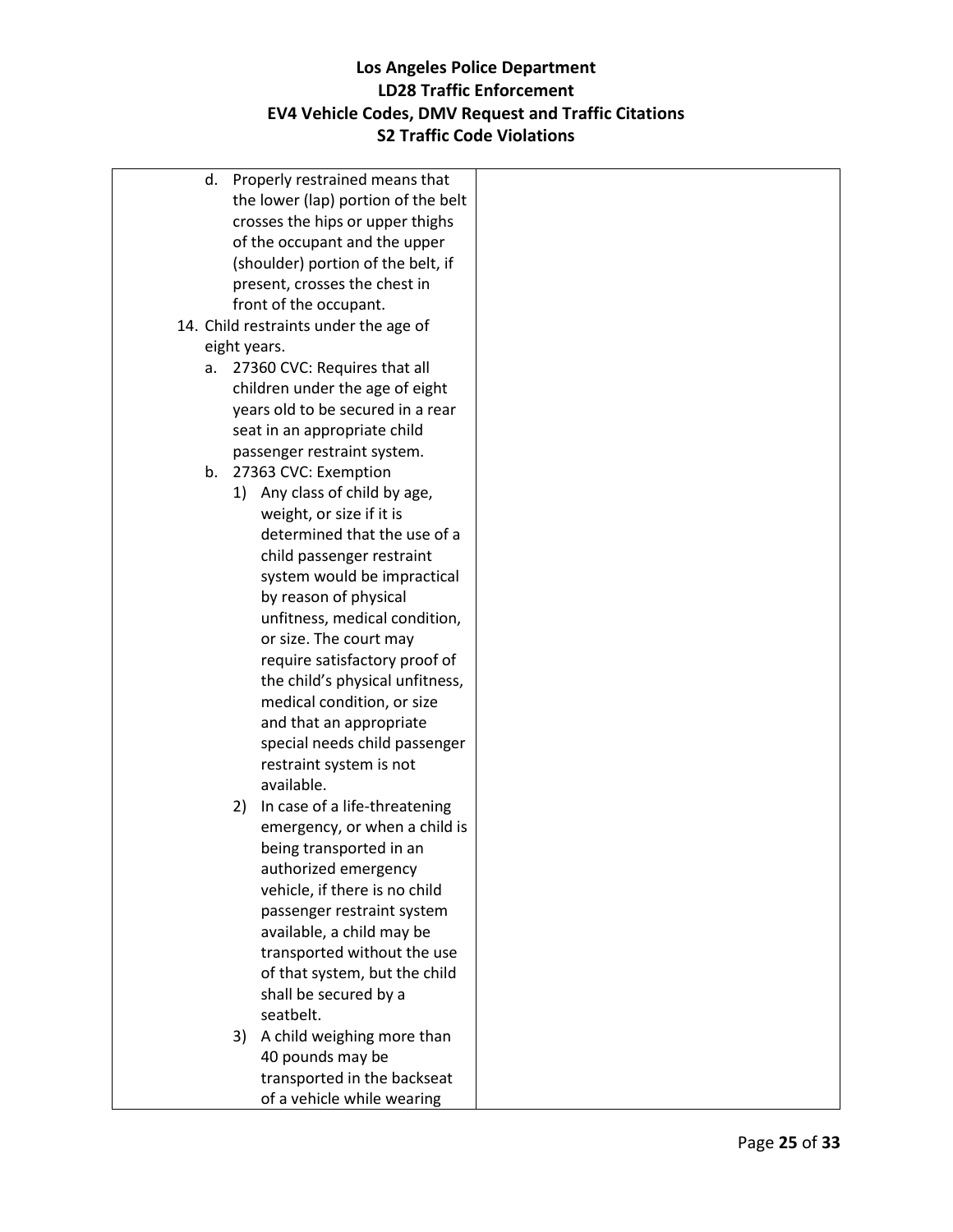|    | only a lap safety belt when                 |  |
|----|---------------------------------------------|--|
|    | the backseat of the vehicle is              |  |
|    | not equipped with a                         |  |
|    | combination lap and                         |  |
|    | shoulder safety belt.                       |  |
|    | 4) A child or ward under eight              |  |
|    | years of age who is four feet               |  |
|    | nine inches in height or taller             |  |
|    | may be properly restrained                  |  |
|    | by a safety belt, rather than               |  |
|    | by a child passenger restraint              |  |
|    |                                             |  |
|    | system.                                     |  |
|    | 5) A child or ward under eight              |  |
|    | years of age may ride                       |  |
|    | properly secured in an                      |  |
|    | appropriate child passenger                 |  |
|    | restraint system meeting                    |  |
|    | applicable federal motor                    |  |
|    | vehicle safety standards in                 |  |
|    | the front seat of a motor                   |  |
|    | vehicle if there is no rear                 |  |
|    | seat, the rear seats are side-              |  |
|    | facing jump seats, the rear                 |  |
|    | seats are rear-facing seats,                |  |
|    | the child passenger restraint               |  |
|    | system cannot be installed                  |  |
|    | properly in the rear seat, all              |  |
|    | rear seats are already                      |  |
|    | occupied by children seven                  |  |
|    | years of age or under or                    |  |
|    | Medical reasons necessitate                 |  |
|    | that the child or ward not                  |  |
|    | ride in the rear seat. The                  |  |
|    | court may require                           |  |
|    | satisfactory proof of the                   |  |
|    | child's medical condition.                  |  |
| 6) | A child shall not be                        |  |
|    | transported in a rear-facing                |  |
|    | child passenger restraint                   |  |
|    | system in the front seat of a               |  |
|    | motor vehicle that is                       |  |
|    | equipped with an active                     |  |
|    | frontal passenger airbag.                   |  |
|    | 15. Child restraints eight years and older. |  |
|    |                                             |  |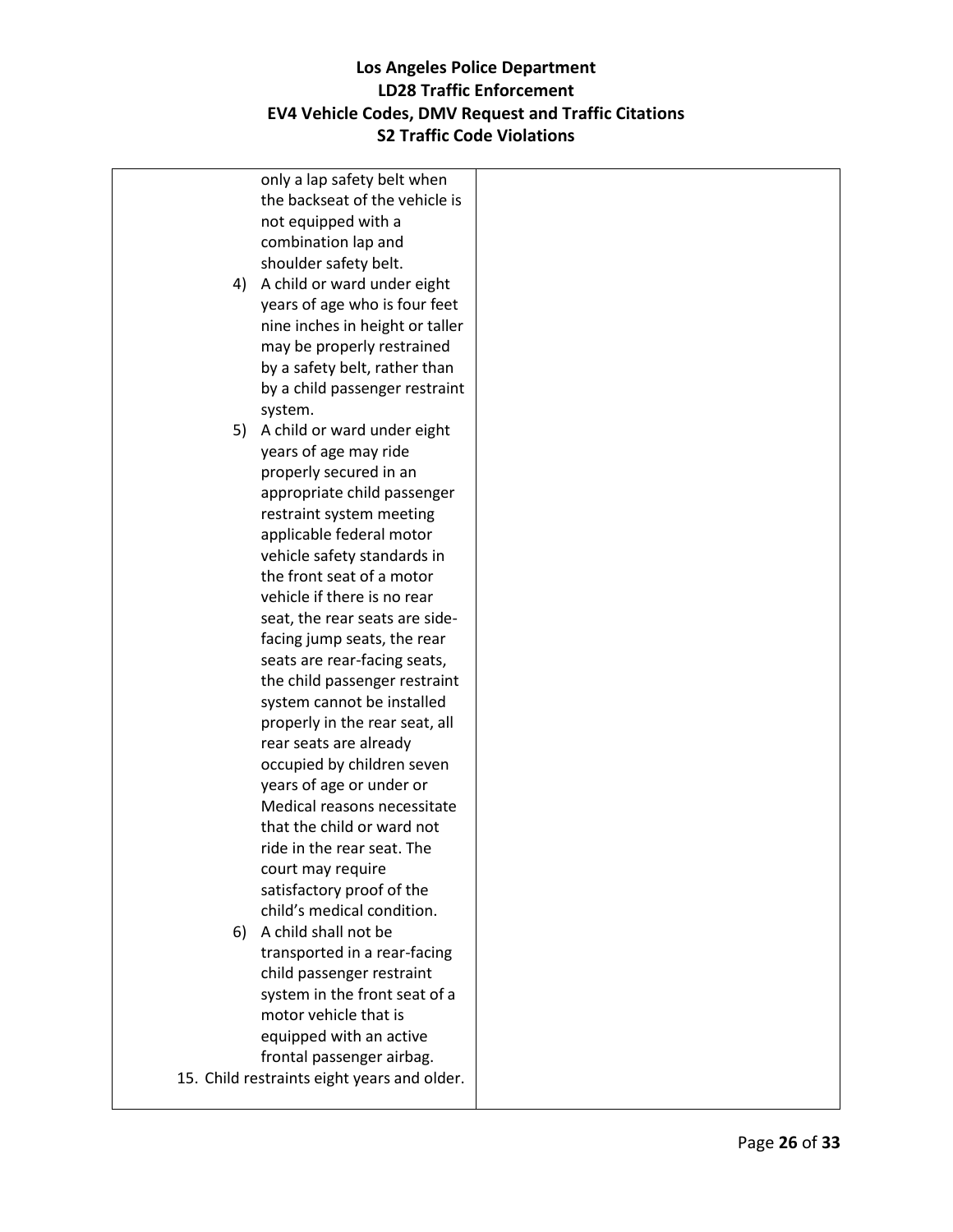|     | a.              | All children ages eight to sixteen                                                 |                          |
|-----|-----------------|------------------------------------------------------------------------------------|--------------------------|
|     |                 | are required to be properly                                                        |                          |
|     |                 | restrained by seatbelts when the                                                   |                          |
|     |                 | vehicle is being operated on a                                                     |                          |
|     |                 | highway.                                                                           |                          |
|     |                 | b. 27360.5(a) CVC: Parent                                                          |                          |
|     |                 | responsibility to restrain a child.                                                |                          |
|     |                 | When a parent or legal guardian                                                    |                          |
|     |                 | is also in the vehicle, even if they                                               |                          |
|     |                 | are not the driver. (Cite parent)                                                  |                          |
|     | C.              | 27360.5(a) CVC: Driver's                                                           |                          |
|     |                 | responsibility to restrain a child.                                                |                          |
|     |                 | When a parent or legal guardian                                                    |                          |
|     |                 | is not in the vehicle. (Cite driver)                                               |                          |
|     |                 | 16. Motorcycle safety helmets.                                                     |                          |
|     | а.              | All persons are required to wear                                                   |                          |
|     |                 | a safety helmet when driving or                                                    |                          |
|     |                 | riding on motorcycles, motor                                                       |                          |
|     |                 | driven cycles, or motorized                                                        |                          |
|     |                 | bicycles (mopeds) being operated                                                   |                          |
|     |                 | on a highway.                                                                      |                          |
|     | b.              | 27803(b) CVC: safety helmet                                                        |                          |
|     |                 | required Driver.                                                                   |                          |
|     | c.              | 27803(c) CVC: Passenger safety                                                     |                          |
|     |                 | helmet required.                                                                   | [28.IV.A]                |
| II. | Vehicle Removal |                                                                                    | Lecture: Vehicle Removal |
|     |                 | A. Under certain circumstances, peace                                              |                          |
|     |                 | officers have the legal authority to                                               |                          |
|     |                 | remove unattended vehicles from a                                                  |                          |
|     |                 | highway to a garage or any other place.<br>They also may remove such vehicles from |                          |
|     |                 | public or private property.                                                        |                          |
|     |                 | B. Vehicle storage.                                                                |                          |
|     | 1.              | When a vehicle is stored, the vehicle                                              |                          |
|     |                 | can be released to the owner, or                                                   |                          |
|     |                 | authorized agent with proper                                                       |                          |
|     |                 | identification, pending any fees (e.g.,                                            |                          |
|     |                 | fines, towing fees, etc.).                                                         |                          |
|     |                 | 2. Impound of a vehicle from public or                                             |                          |
|     |                 | private property while an                                                          |                          |
|     |                 | investigation is still in progress, when                                           |                          |
|     |                 | forfeiture or 30-day hold procedures                                               |                          |
|     |                 | are in progress (stipulated vehicle                                                |                          |
|     |                 | release, SVR).                                                                     |                          |
|     |                 |                                                                                    |                          |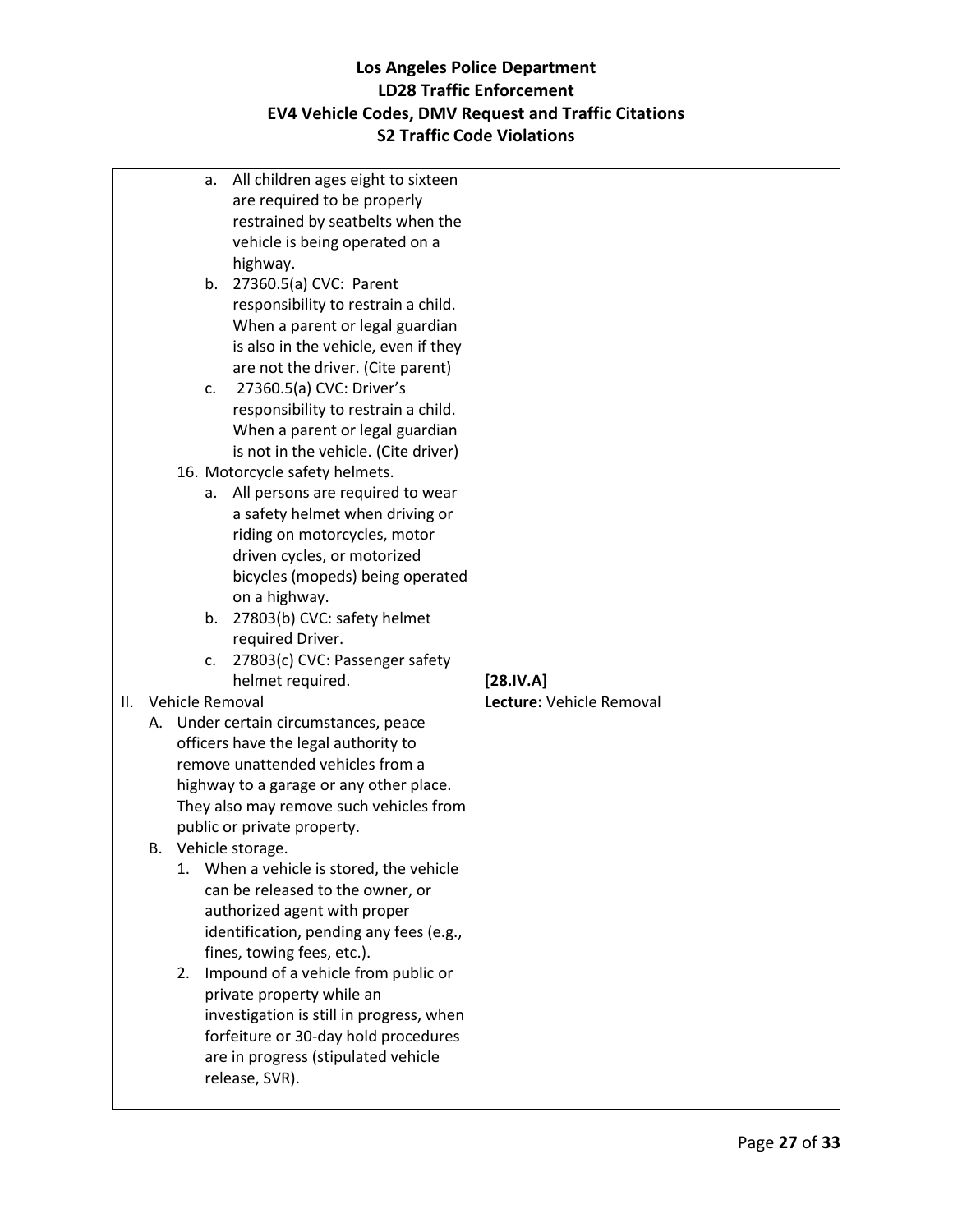- 3. When a vehicle is impounded, the agency that authorized the impound can decide when and to whom the car is released.
- 4. Inventory policies vary from agency to agency. Consult agency guidelines.
- 5. The intent of storing or impounding a vehicle is to improve public safety.
- C. Removal authority
	- 1. 22651(b) CVC: Traffic Hazard. Left standing on a highway obstructing normal traffic movement, or creating a hazard to other traffic.
	- 2. 22651(d) CVC: illegally parked so as to block an entrance to a private driveway, and it is impractical to move to another point on the highway.
	- 3. 22651(g) CVC: Incapacitated Driver. When the person(s) in charge of a vehicle upon a highway or public lands is unable, because of illness or injury, to provide for its custody or removal.
	- 4. 22651.5 CVC: Public Nuisance. With activated alarm devices or horns.
	- 5. 22669(a) CVC: Abandoned vehicle. Abandoned on a highway or public or private property.
	- 6. 22669(d) CVC: Abandoned. Which is parked, resting, or immobilized on a highway or public right-of-way and lacks any part or equipment necessary to operate safely and is a hazard to public health and safety.
	- 7. 22651(k) CVC: Abandoned vehicle on highway. Parked or left standing upon a highway for 72 or more consecutive hours in violation of a local ordinance authorizing removal.
	- 8. 22651(a) CVC: Vehicle left unattended. Vehicle left unattended on a bridge, viaduct, or causeway, or in a tube or tunnel, and is obstructing traffic.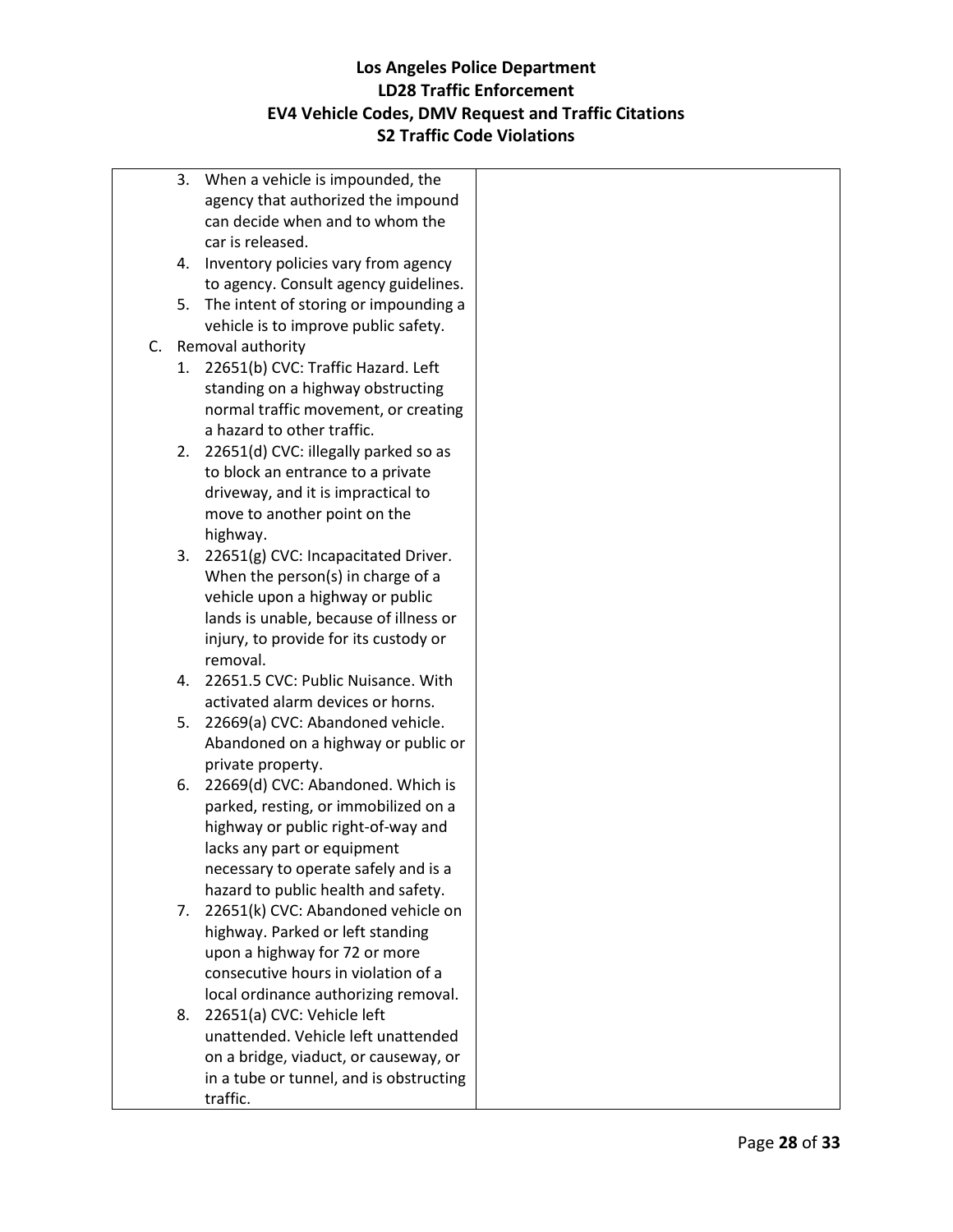D. Registration Licensing Violations. 1. 22651(o) CVC: Registration Licensing. Vehicle found or operated on a highway, public lands, or off-street parking facility with registration expired more than six months prior to the date the vehicle was found or operated. Displaying evidence of registration not lawfully issued for that vehicle. Displaying altered, forged, or counterfeit registration. 2. 22651(p) CVC: Removal and impound of vehicle is authorized only when a citation has been issued for: a. Not ever having been issued a driver's license. b. Having an expired driver's license. c. Driving out of class. d. Driving under a suspended or revoked license with knowledge of or proper service of suspension/revocation. E. Criminal activity. 1. 22655.5 CVC: States that a peace officer may also remove a vehicle from the highway or from public or private property, if the peace officer has probable cause to believe that the vehicle: a. Was used in the commission of a public offense. b. There is evidence showing that a crime has been committed. c. Contains evidence, which cannot be readily removed. 2. 22651(c) CVC: Stolen/ Embezzled Vehicle. Found on a highway and has previously been reported stolen or embezzled. 3. 22653(a) CVC: found on private property and has previously been reported stolen or embezzled. 4. The Stolen Vehicle System (SVS) is a database containing records related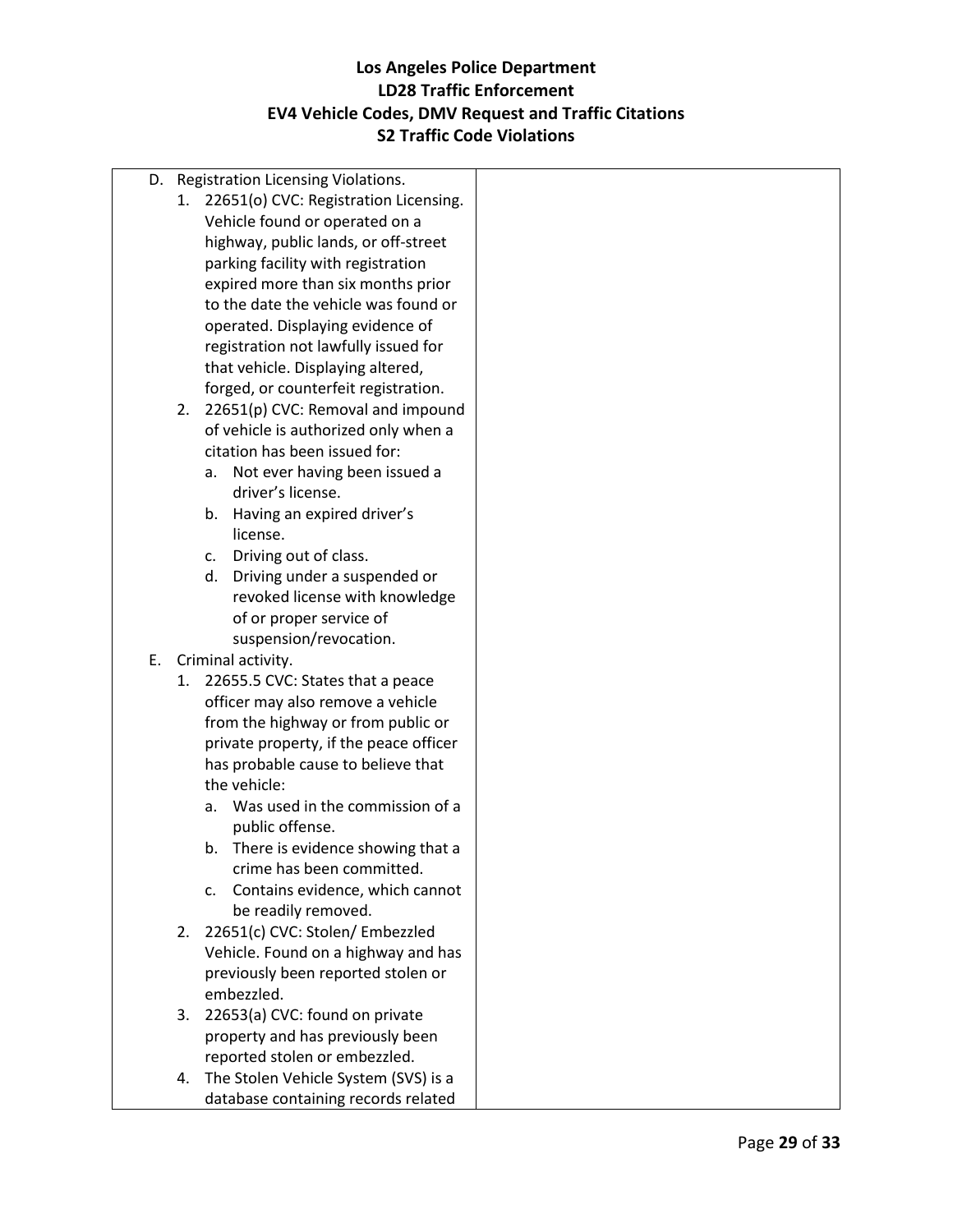|    |                              |    | to vehicles, license plates, and            |                                              |
|----|------------------------------|----|---------------------------------------------|----------------------------------------------|
|    |                              |    | vehicle parts that are under                |                                              |
|    |                              |    | investigation. SVS is available through     |                                              |
|    |                              |    | the Criminal Justice Information            |                                              |
|    |                              |    | System (CJIS).                              |                                              |
|    |                              |    |                                             |                                              |
|    |                              |    | 5. Incident to Arrest.                      |                                              |
|    |                              | а. | 22651(h)(1) CVC: A peace officer            |                                              |
|    |                              |    | has the authority to remove a               |                                              |
|    |                              |    | vehicle Incident to Arrest.                 |                                              |
|    |                              |    | Incident to arrest when driver or           |                                              |
|    |                              |    | person in control of the vehicle is         |                                              |
|    |                              |    | arrested and taken into custody             |                                              |
|    |                              |    |                                             |                                              |
|    |                              |    | (refer to department policy).               |                                              |
|    |                              | b. | 22651(h)(2) CVC: Incident to                |                                              |
|    |                              |    | Arrest. When a peace officer                |                                              |
|    |                              |    | serves notice of an order of                |                                              |
|    |                              |    | suspension or revocation for                |                                              |
|    |                              |    | failure to take or complete a               |                                              |
|    |                              |    | preliminary alcohol screening or            |                                              |
|    |                              |    | chemical test if under 21 or is on          |                                              |
|    |                              |    | probation for DUI.                          |                                              |
|    |                              |    |                                             |                                              |
|    |                              | c. | 22655(a) CVC: Authority to                  |                                              |
|    |                              |    | remove when found on a                      |                                              |
|    |                              |    | highway or on public or private             |                                              |
|    |                              |    | property open to the general                |                                              |
|    |                              |    | public, and the peace officer has           |                                              |
|    |                              |    | reasonable cause to believe it              |                                              |
|    |                              |    | was involved in a hit and run               |                                              |
|    |                              |    | collision.                                  |                                              |
|    |                              | d. | 22653(b) CVC: Found on private              |                                              |
|    |                              |    |                                             |                                              |
|    |                              |    | property and has been involved              |                                              |
|    |                              |    | in and left at the scene of a traffic       |                                              |
|    |                              |    | collision, and no owner is                  |                                              |
|    |                              |    | available to grant permission to            |                                              |
|    |                              |    | remove the vehicle.                         |                                              |
|    | III. Traffic Radio Broadcast |    |                                             | Lecture: Want and Warrant                    |
|    | A. Want/Warrants             |    |                                             | "14A47, wants/warrants on license #1ABC123." |
|    |                              |    | 1. Request to check if a vehicle is         |                                              |
|    |                              |    | wanted or has warrants                      | Lecture: DMV Checks. Use Radio Codes Guide   |
|    | <b>B.</b> DMV Check          |    |                                             |                                              |
|    |                              |    | 1. Registration information on a vehicle    | Lecture: Auto Status                         |
|    | <b>Auto Status</b>           |    |                                             | "14A67, DMV/Auto Status on license #ABC123." |
| C. |                              |    |                                             |                                              |
|    |                              |    | 1. Request to check if a vehicle is stolen, |                                              |
|    |                              |    | recovered or repossessed                    |                                              |
|    | 2.                           |    | Lost/stolen plate                           |                                              |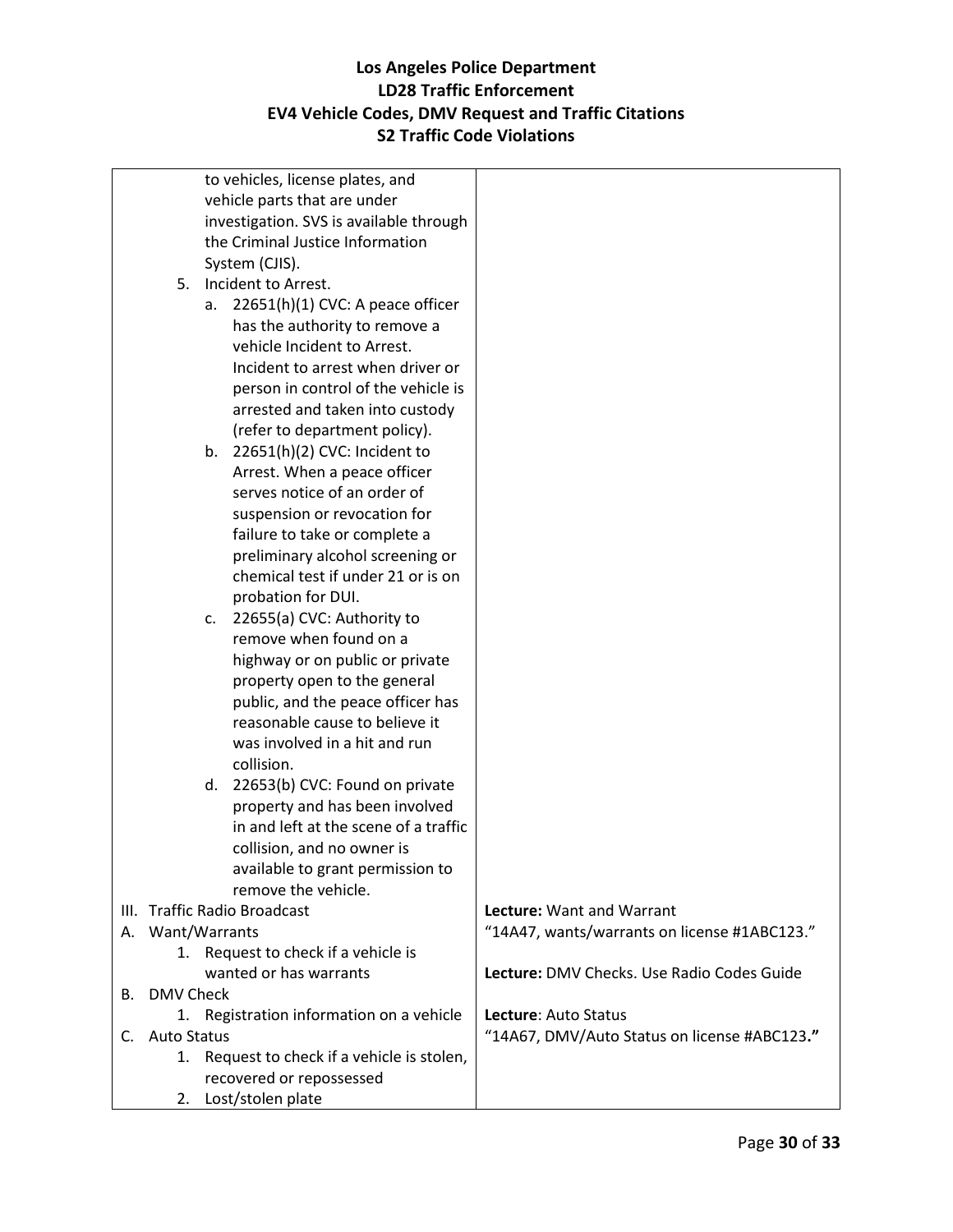|  |                                     | 3. | Request can be combined with DMV             |                                                          |
|--|-------------------------------------|----|----------------------------------------------|----------------------------------------------------------|
|  |                                     |    | Check                                        |                                                          |
|  |                                     |    |                                              | Lecture: Code 6 Vs. Traffic Stop                         |
|  | IV. Introduction Vehicle Citations. |    |                                              |                                                          |
|  | А.                                  |    | Code 6 vs. Traffic Stop.[1]                  |                                                          |
|  |                                     |    | 1. Code 6: indicates that a unit is          |                                                          |
|  |                                     |    | conducting a field investigation and         |                                                          |
|  |                                     |    | no assistance is anticipated.                |                                                          |
|  |                                     |    | Units shall remain available for<br>a.       |                                                          |
|  |                                     |    | reassignment for priority calls by           |                                                          |
|  |                                     |    | monitoring their radio                       |                                                          |
|  |                                     |    | frequencies.                                 |                                                          |
|  |                                     |    | b. After 60 minutes, the RTO will            |                                                          |
|  |                                     |    | automatically ask you if you are             |                                                          |
|  |                                     |    | still at your current location.              |                                                          |
|  |                                     |    | 2. Traffic stop: When you stop a vehicle     |                                                          |
|  |                                     |    | for a traffic violation.                     |                                                          |
|  |                                     |    | Run the vehicle for wants or<br>a.           |                                                          |
|  |                                     |    | warrants before stopping the                 |                                                          |
|  |                                     |    | vehicle.                                     |                                                          |
|  |                                     |    | The RTO will check up on your<br>b.          |                                                          |
|  |                                     |    | status every 10 minutes.                     | Lecture: Traffic Stop Broadcast                          |
|  | В.                                  |    | Traffic stop radio broadcast.[1.1]           |                                                          |
|  |                                     | 1. | Request wants and warrants on the            |                                                          |
|  |                                     |    | vehicle.                                     |                                                          |
|  |                                     |    | 2. Advise RTO you are conducting a           |                                                          |
|  |                                     |    | traffic stop.                                |                                                          |
|  |                                     |    | 3. Give location (address) where the         |                                                          |
|  |                                     |    | vehicle was stopped.                         |                                                          |
|  |                                     |    | 4. Tactically approach vehicle.              | <b>Advise:</b> Recruits to follow the 8 step for traffic |
|  |                                     |    | C. The 8 step for traffic stop contact.[1.2] | stops. Taught by HRTU.                                   |
|  |                                     |    | 1. Greeting                                  |                                                          |
|  |                                     |    | It starts positive.<br>а.                    |                                                          |
|  |                                     |    | It breaks the ice.<br>b.                     |                                                          |
|  |                                     | 2. | Identify self / Department.                  |                                                          |
|  |                                     |    | Establishes command presence.<br>a.          |                                                          |
|  |                                     |    | Personalizes the contact.<br>b.              |                                                          |
|  |                                     |    | 3. Explain the reason for the stop.          |                                                          |
|  |                                     |    | Advise where you were.<br>a.                 |                                                          |
|  |                                     |    |                                              |                                                          |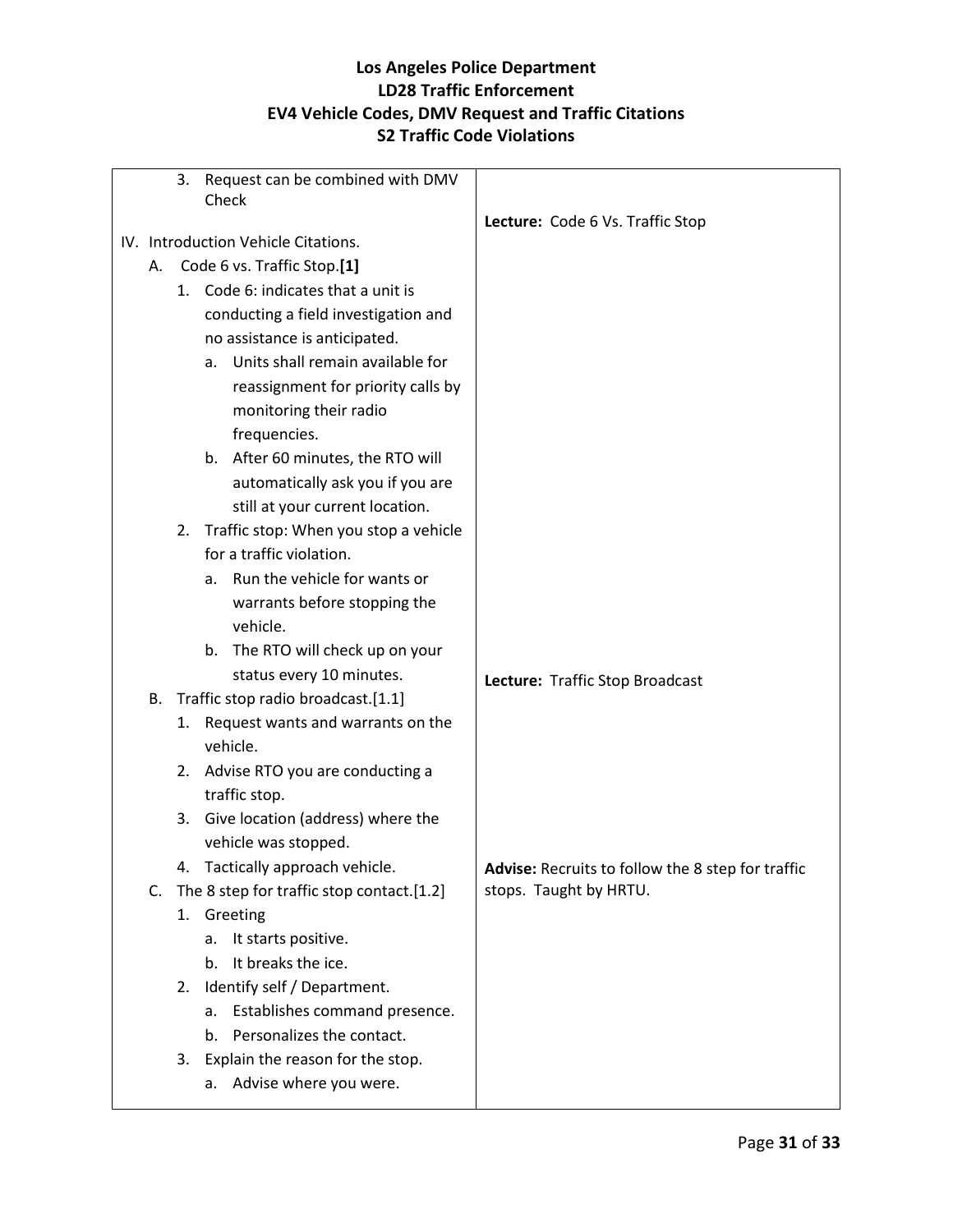|    |    | What you observed the violator<br>b.     |                                      |
|----|----|------------------------------------------|--------------------------------------|
|    |    | do.                                      |                                      |
|    | 4. | Identify possible reason for             |                                      |
|    |    | committing the violation.                |                                      |
|    |    | 5. Ask where the violator keeps driver's |                                      |
|    |    | license, registration, and insurance     |                                      |
|    |    | information.                             |                                      |
|    |    | a. Verify Cal-op information is          |                                      |
|    |    | current.                                 |                                      |
|    |    | b. Verify insurance is current.          |                                      |
|    | 6. | Return to police vehicle to verify       |                                      |
|    |    | driver's information.                    |                                      |
|    |    | a. Request a code 10                     |                                      |
|    |    | b. Verify Cal-Op status                  |                                      |
|    |    | c. Write citation or warning.            |                                      |
|    | 7. | Advise the violator of your decision.    |                                      |
|    |    | To warn<br>а.                            |                                      |
|    |    | To cite<br>b.                            |                                      |
|    |    | To arrest<br>c.                          |                                      |
|    | 8. | 12. Close the contact. "Thank you for    |                                      |
|    |    | your cooperation, drive safely".         |                                      |
|    |    | Be authentic.<br>a.                      |                                      |
|    |    | No sarcasm.<br>b.                        | Lecture: Traffic Citation Box by Box |
| V. |    | Notice to appear.                        |                                      |
|    |    | A. Citation by the numbers.              | Play: Citation Power Point.          |
|    | 1. | Check the Misdemeanor box when           |                                      |
|    |    | one of the violations is a               |                                      |
|    |    | Misdemeanor.                             |                                      |
|    | 2. | Print the date and time.                 |                                      |
|    | 3. | Print the violator's name (first,        |                                      |
|    |    | Middle, Last).                           |                                      |
|    | 4. | Print the violator's address.            |                                      |
|    | 5. | Print the violator's home city, state,   |                                      |
|    |    | and zip code.                            |                                      |
|    | 6. | Print the violator's driver license,     |                                      |
|    |    | identification.                          |                                      |
|    |    | 7. Print the violator's Sex, Hair color, |                                      |
|    |    | Eye color, Height, Weight, Race, and     |                                      |
|    |    | any other applicable description.        |                                      |